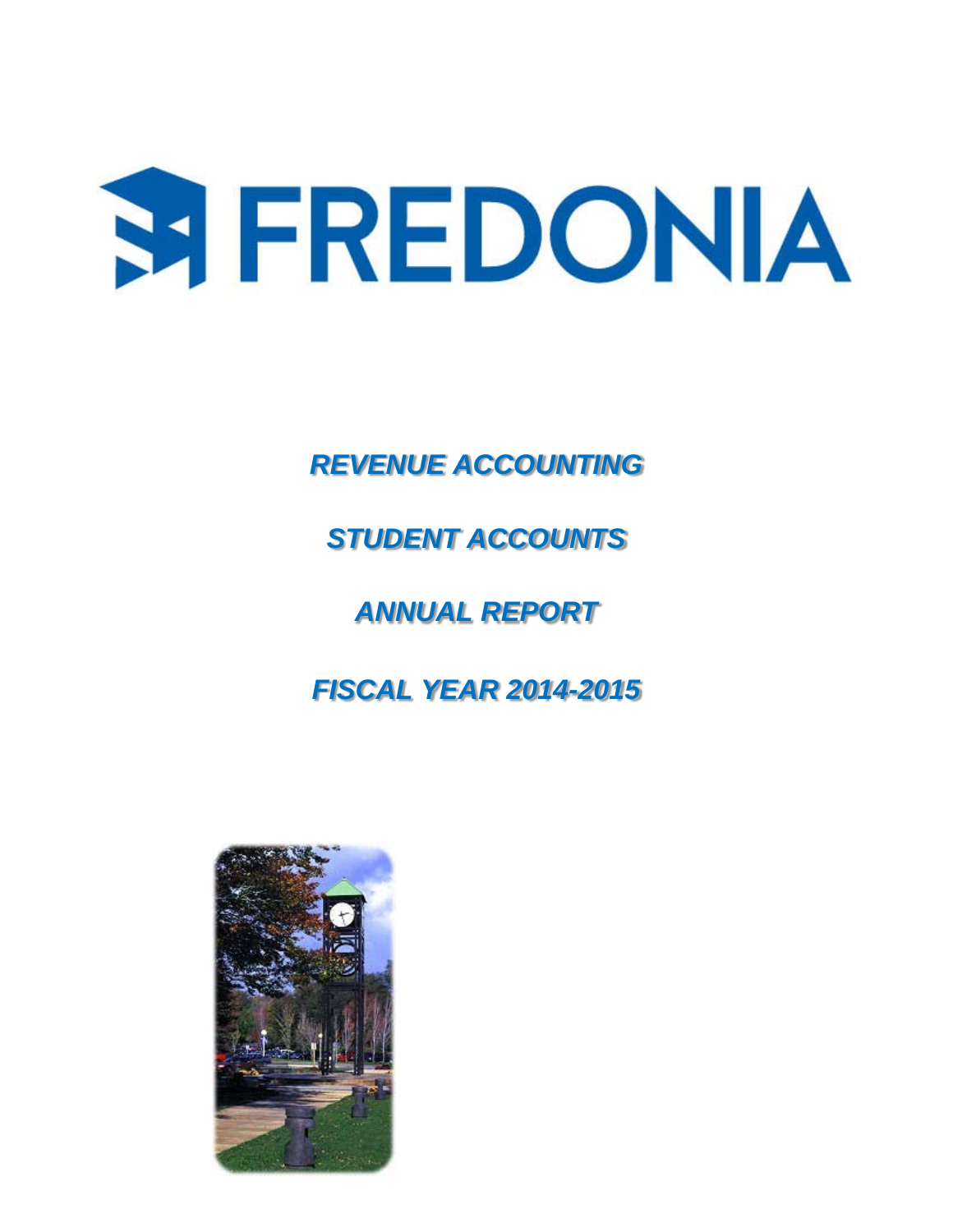| <b>Revenue Accounting/Student Accounts Annual Report</b> |  |
|----------------------------------------------------------|--|
| <b>July 1, 2014 – June 30, 2015</b>                      |  |

| <b>Table of Contents</b>                    |                |  |  |  |  |  |  |
|---------------------------------------------|----------------|--|--|--|--|--|--|
|                                             | <b>PAGE</b>    |  |  |  |  |  |  |
| Introduction - Overview<br>$\bullet$        | $1 - 2$        |  |  |  |  |  |  |
| Sources and Distribution of Funds Graphs    | 3              |  |  |  |  |  |  |
| Revenue                                     | $\overline{4}$ |  |  |  |  |  |  |
| <b>Student Billing</b>                      | $4 - 5$        |  |  |  |  |  |  |
| <b>Student Receivable Comparisons Chart</b> | 5A             |  |  |  |  |  |  |
| <b>Student Receivables</b><br>٠             | $5-6$          |  |  |  |  |  |  |
| <b>Cash Collections</b>                     | 6              |  |  |  |  |  |  |
| J-Term Statistics                           | $\tau$         |  |  |  |  |  |  |
| <b>Payment Sources</b>                      | $7 - 10$       |  |  |  |  |  |  |
| Sources of Payments Chart                   | 9              |  |  |  |  |  |  |
| Scholarships                                | $10 - 11$      |  |  |  |  |  |  |
| Scholarships Graph                          | 12             |  |  |  |  |  |  |
| <b>Payment Sources Graphs</b>               | $13 - 16$      |  |  |  |  |  |  |
| <b>Disbursements</b>                        | 17             |  |  |  |  |  |  |
| Appendices                                  |                |  |  |  |  |  |  |

- o Appendix A History of Billed Revenue, History of Receivables
- o Appendix B History of Cash Collections, History of Sources of Revenue, History of Uses of Revenue
- o Appendix C History of Disbursements, History of Payments by Percentages
- o Appendix D History of Scholarships, History of Campus Funded Scholarships
- $o$  Appendix  $E$  History of Sources of Payments
- o Appendix F History of Sources of Non Financial Aid Payments
- o Appendix G History of Sources of Financial Aid Payments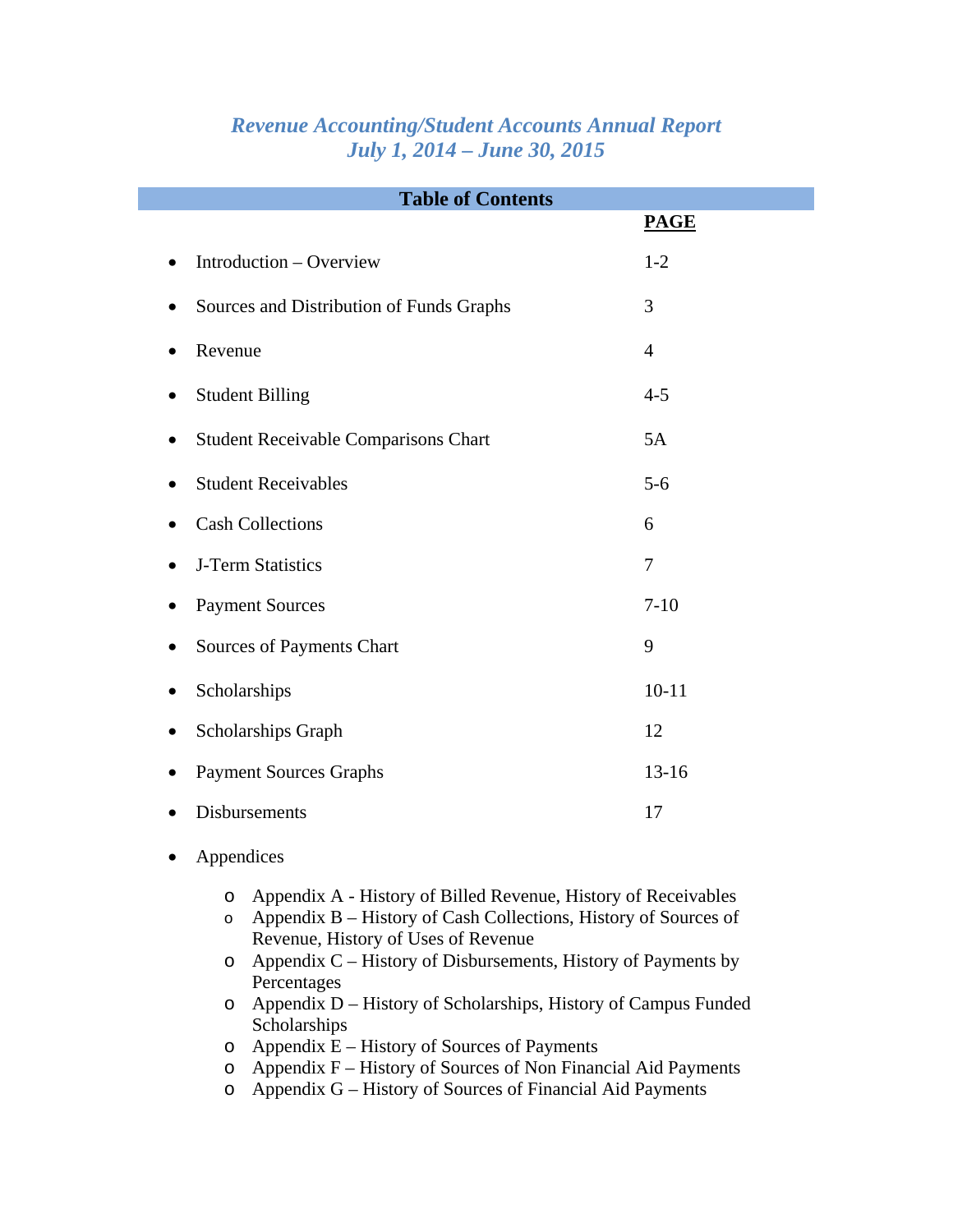#### **Introduction**

The Uniform Revenue Accounting System (URAS), which was developed and is monitored by the SUNY University Controller's Office, provides the basis for revenue accounting on the Fredonia campus. Through URAS, all financial activity carried out by the Office of Student Accounts is recorded, monitored and reported to SUNY System Administration.

As in past years, the Revenue Accounting/Student Accounts Report presents pertinent data related to the billing, collection, and disbursement of revenue in the Student Accounts Office as reported through the Revenue Accounting Office during the fiscal year.

Electronic billing with the TouchNet Bill+Payment module is still very successful. All bills were sent electronically for the 2014-2015 year. Students and authorized users are sent an email and/or text stating the balance due and due date with a link to view their eBill. The final bills for the fall and spring semesters are prepared manually, and no bills are generated for J-Term or summer sessions; therefore, no statistical data is available.

Fredonia payment plans created through the TouchNet payment plan module are also very successful. Students and parents have a choice of plans with two, three, or four payments directly with Fredonia. Students and parents can also choose to have payments automatically deducted from a bank account or credit card.

It is evident that students and parents have become accustomed to electronic payment methods since payments through the web were 69% of all payments.

The TouchNet Marketplace module that allows departments to set up stores in an ecommerce environment has also been very successful. Departments are able to create and operate online stores to process electronic credit card and check payments that automatically feed to a departmental IFR account through Banner or to a Faculty Student Association account. As of June 30, 2014, there were 165 uStores and 2 uPay sites setup that feed directly into Banner. This results in saving time and work for the cashiers in the Student Accounts Office and it assists in maintaining better internal control policies for cash handling.

peerTransfer which was introduced in the 2012-2013 aid year was well received by the students and their parents. Payments made through peerTransfer are still well received by the students and the parents and the payments coming in through peerTransfer continue to rise each year. peerTransfer is a company that accepts tuition payments from international students and is more streamlined than the wire payment option allowing the students to track the payments and pay less fees. It also results in more streamlined reconciliations on our side as well.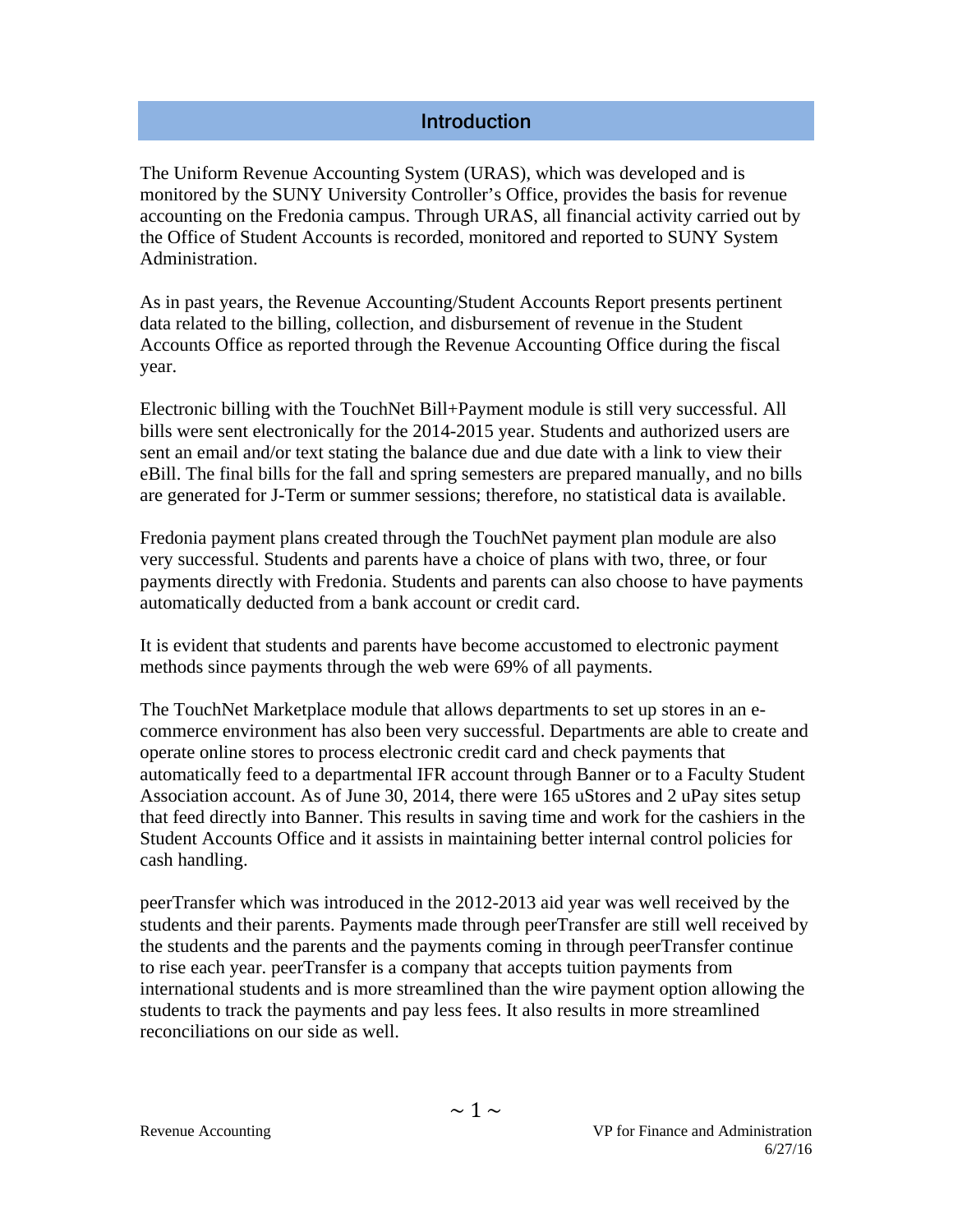A brief summary of the data presented in the report follows:

- Total billed revenue for student charges was \$74,301,851.78.
- Current year receivables for the 2014-2015 year reported to SUNY System Administration at June 30, 2015 were \$371,511.40.
- Total collections from student charges and IFR accounts were \$88,246,236.20.
- Total disbursements from the 8,625 checks and 1,313 direct deposits processed were \$26,082,414.00.

The following page contains two graphs, which illustrate the sources and the application or uses of the funds that were received and processed through the Student Accounts Office and the URAS system this past year.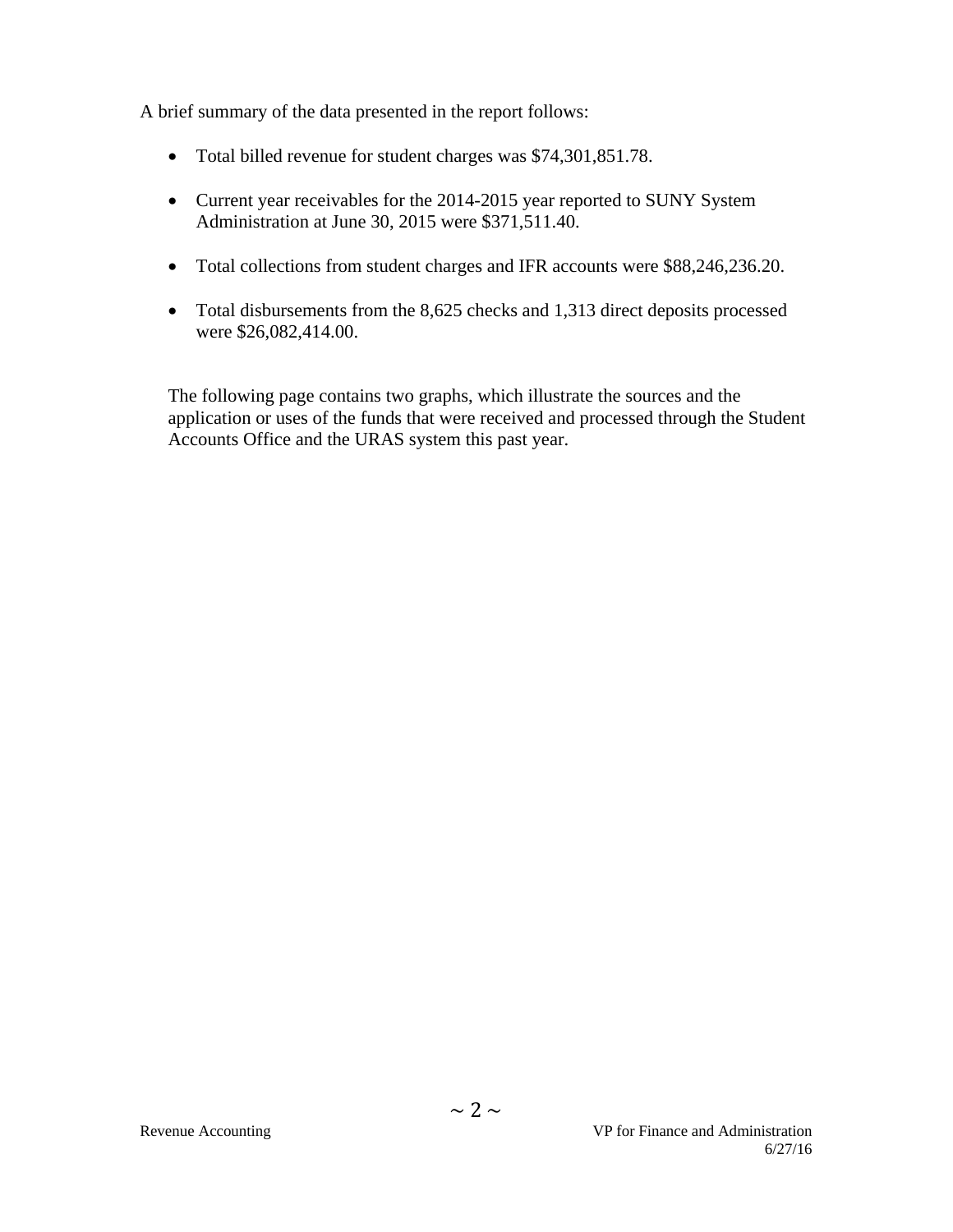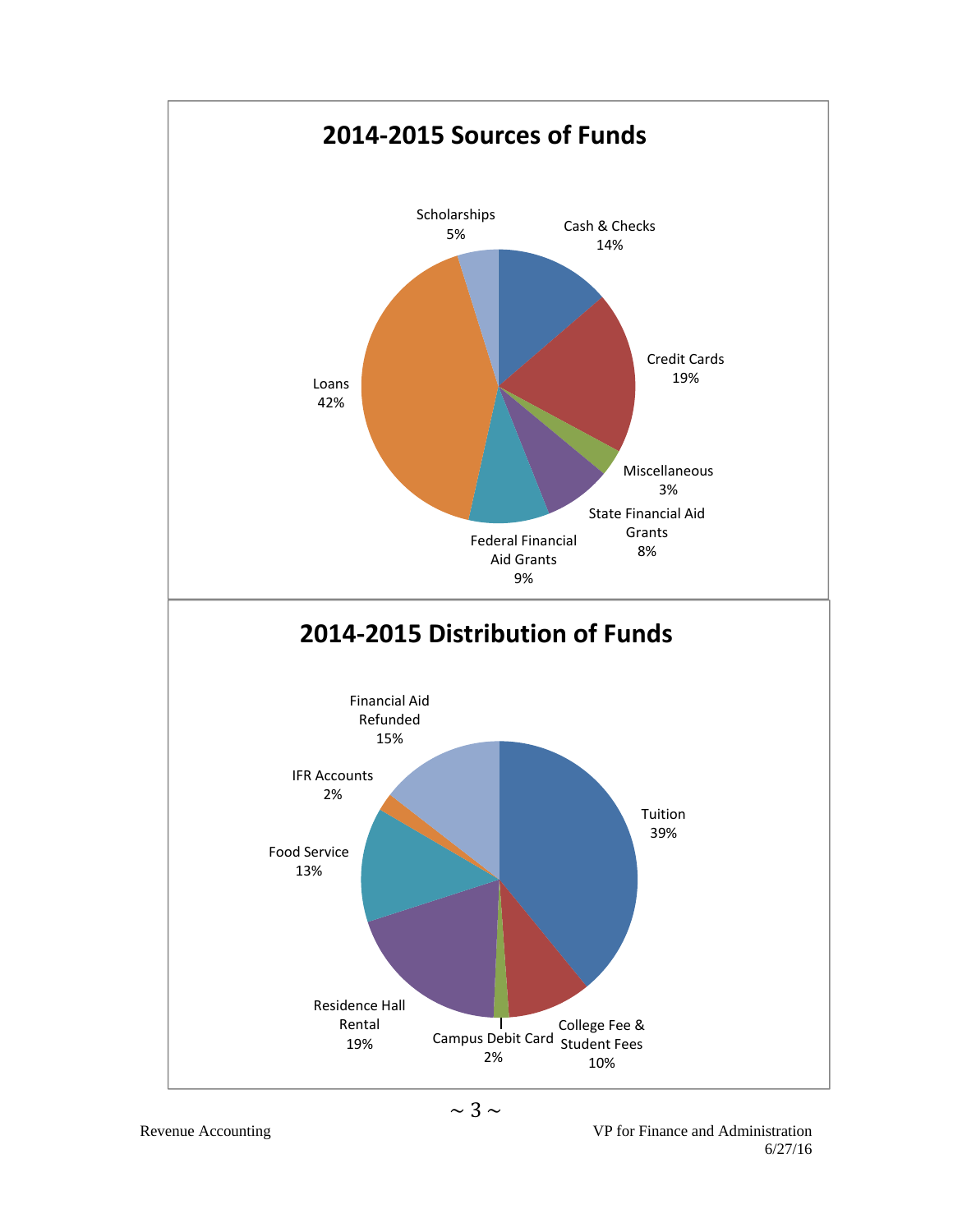#### **Revenue**

During the 2014-2015 fiscal year, charges billed to students generated revenue totaling \$74,301,852 in the Uniform Revenue Accounting System. This compares to billed revenue of \$74,142,143.00 for the 2013-2014 year, an increase of 0.2%.

Revenue of \$257,774.88 billed to students for the J-Term session is included in these figures.

The following data is a breakdown of the revenue accounted for during the 2013-2014 and the 2014-2015 year.

|                               | 2013-2014       | 2014-2015       |
|-------------------------------|-----------------|-----------------|
| Tuition                       | \$33.998.035.00 | \$34,560,819.00 |
| College Fee                   | 128,458.00      | 124,162.00      |
| <b>Student Fees</b>           | 7,764,504.00    | 7,683,030.00    |
| <b>Course Related Fees</b>    | 687,324.00      | 687,432.00      |
| Campus Debit Card             | 1,873,359.00    | 1,601,692.00    |
| <b>International Programs</b> | 61,128.00       | 26,931.00       |
| <b>Residence Hall Rental</b>  | 17,263,311.00   | 17,700,991.00   |
| Food Service                  | 12,366,025.00   | 11,916,796.00   |
| Total                         | 4,142,143.00    | 374,301,852.00  |

#### **Student Billing**

The Student Accounts Office has successfully completed their sixth year of exclusively generating bills electronically. The students and their authorized users appreciate the convenience of having up-to-date billing information at their disposal, and we appreciate that we can track when an eBill was generated, who received it and; subsequently, when they logged in to look at the eBills (both students and authorized users).

Another popular feature with the TouchNet software is the integrated payment plans that we are able to offer to our student body. The plans fluctuate as their aid and charges do, and notices are sent electronically when payment amounts change as a result of these fluctuations.

Students and their authorized users have embraced the text message feature of TouchNet; once they enroll their cell phone number, they receive both a text message and email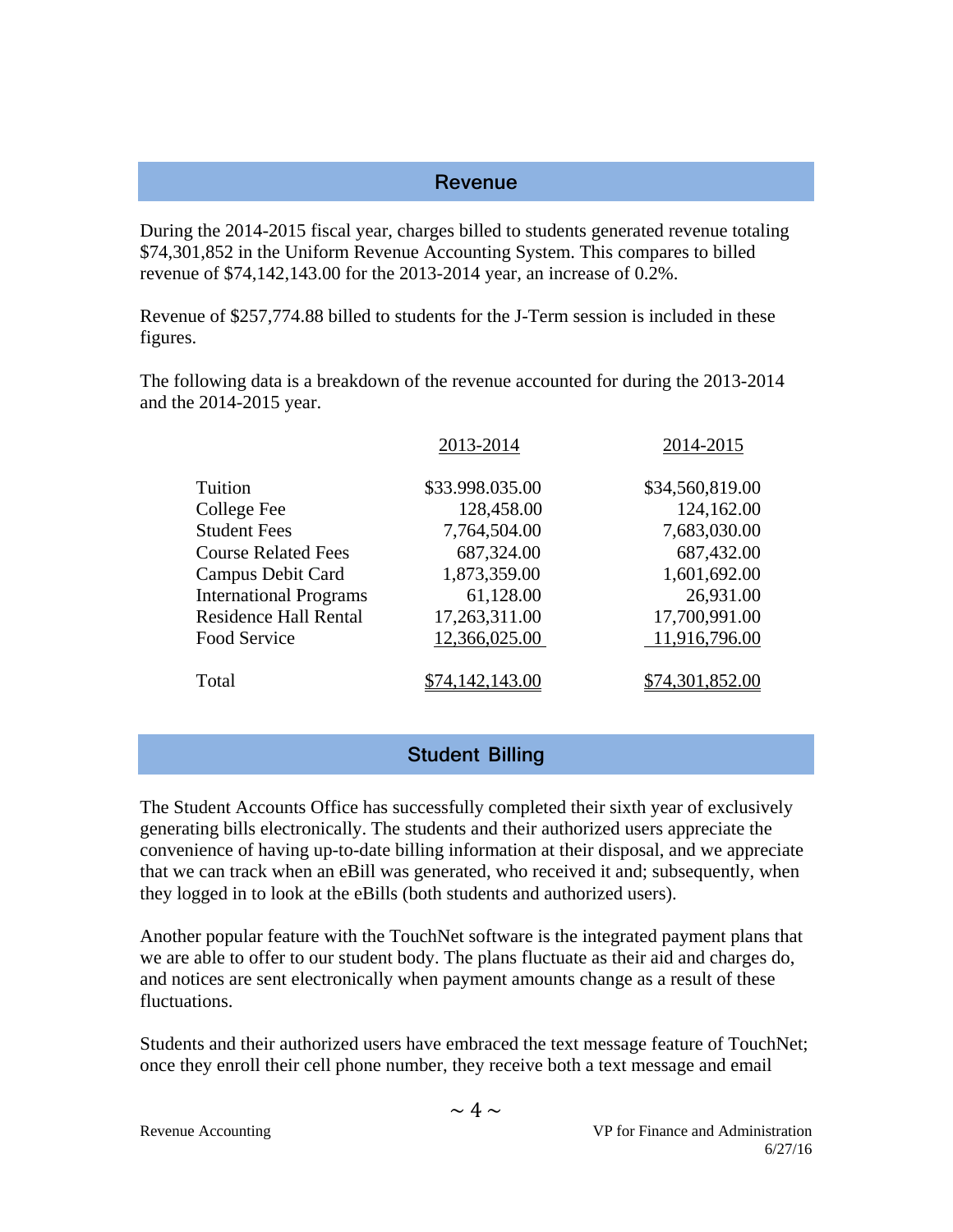notification when eBills are generated. We are pleased to offer this additional service to our students and their authorized users.

The Office of Student Accounts produced 17,183 student bills for the Fall 2014 and Spring 2015 semesters, a decrease of 6.4%. This includes bills for ten billing periods, including Registration, Post Registration and Audit Bills #1 through #4 each semester. The final bills for the fall and spring semesters are prepared manually and no statistical data is available.

Students registered via the web or in person for Summer Session 2014. Those students who registered via the web were to pay for the courses prior to a published due date or their courses would be dropped. We saw a significant decrease in the number of students we dropped as we once again encouraged students to pay within 24 hours of registration and Lifelong Learning sent reminders to students that owed. There were 744 students registered for Summer Sessions I and II in 2014 with a total of 2,744 credit hours. This was 55 less students than the prior year, and a decrease of 115 credit hours.

Students registering for J-Term 2015 could also do so via the web or in person. Students registering on the web were expected to pay by a published due date or the courses would be dropped. There were 238 students registered for a total of 687 credit hours during J-Term 2015. This was a decrease of 37 students registered and 155 hours in J-Term 2015 from the previous year.

# **Student Receivables**

At the end of the fiscal year, receivables from student billing for the 2014-2015 year were \$371,511.40. This is a 65% increase from the previous year. Summer, Fall and Spring semester receivables had increased from the prior year.

There were no outstanding receivables for the J-Term session on June 30, 2015.

The chart on Page 5A shows the comparison detail of current year receivables between 2013-2014 and 2014-2015.

The chart on Page 6 shows the relationship between receivables and billed revenue at fiscal year-end for the past three years. Billed revenue has increased slightly since last year and receivables have increased since last year. Receivables increased 0.50% as a percentage of billed revenue over last year and looking back to previous years the percentage has decreased from 0.52% in 2006-2007 to 0.50% in 2014-2015.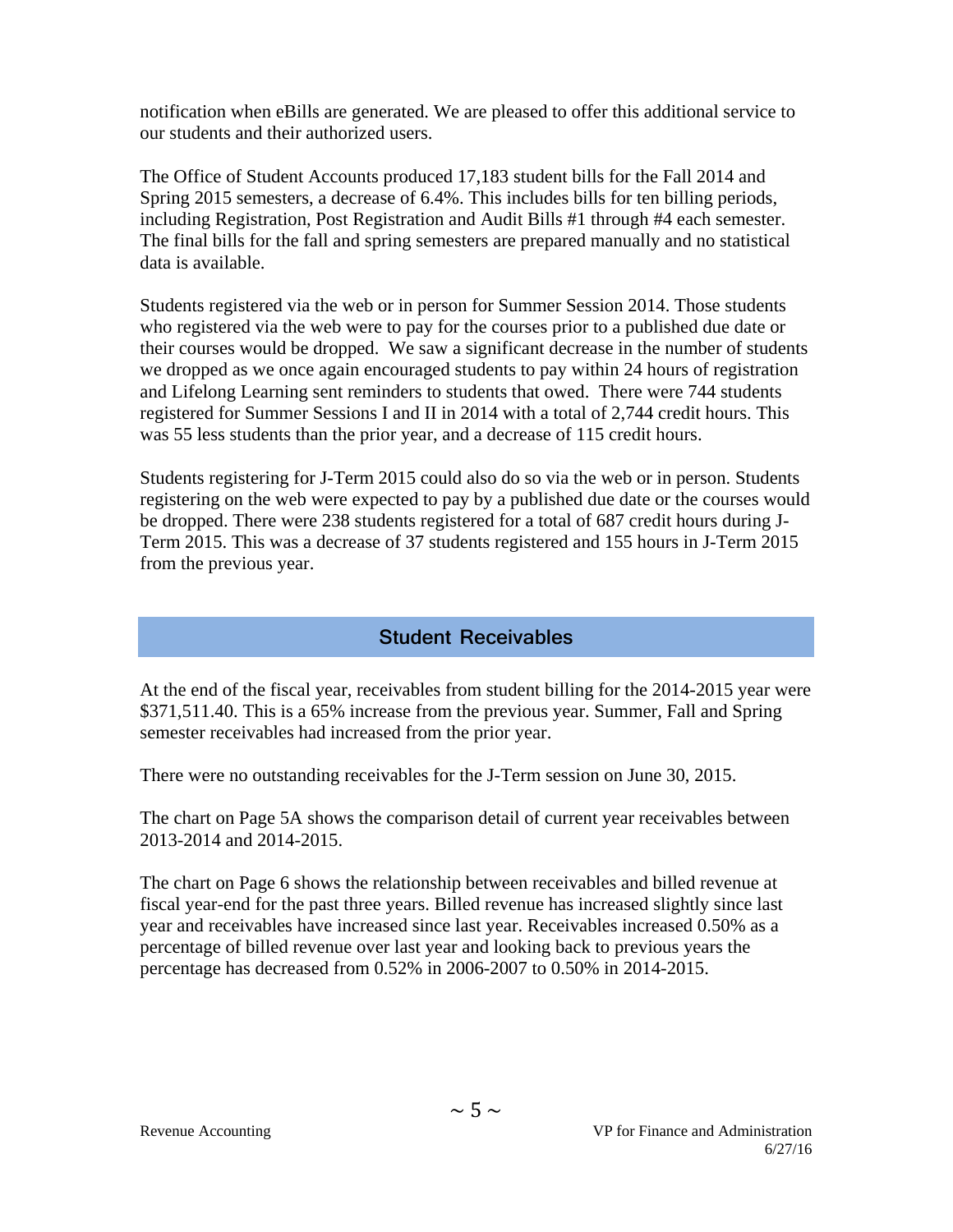## **Student Receivable Comparison June 30, 2015 compared to June 30, 2014**

|                                                                                                                                             | <b>Summer Session Receivables</b>                          |                                                             | <b>Change in Receivables</b>                              |                                                           |  |  |
|---------------------------------------------------------------------------------------------------------------------------------------------|------------------------------------------------------------|-------------------------------------------------------------|-----------------------------------------------------------|-----------------------------------------------------------|--|--|
|                                                                                                                                             | Summer 2013<br>June 30, 2014                               | Summer 2014<br>June 30, 2015                                | <b>Dollar</b><br>Increase/Decrease                        | Percentage<br>Increase/Decrease                           |  |  |
| Tuition<br><b>College Fee</b><br><b>Student Service Fee</b><br>Class/Lab Fees<br>Rebilling and Misc. Fees                                   | \$<br>2.55                                                 | \$<br>2,205.00<br>7.65<br>564.30<br>90.00                   | \$<br>2,205.00<br>5.10<br>564.30<br>90.00                 | 100.00%<br>200.00%<br>100.00%<br>0.00%<br>100.00%         |  |  |
| <b>Total</b>                                                                                                                                | \$<br>2.55                                                 | \$<br>2,866.95                                              | \$2,864.40                                                | 112329.41%                                                |  |  |
|                                                                                                                                             | <b>Fall Semester Receivables</b>                           |                                                             |                                                           | <b>Change in Receivables</b>                              |  |  |
|                                                                                                                                             | <b>Fall 2013</b><br>June 30, 2014                          | <b>Fall 2014</b><br>June 30, 2015                           | <b>Dollar</b><br>Increase/Decrease                        | Percentage<br>Increase/Decrease                           |  |  |
| Tuition<br><b>College Fee</b><br><b>Student Service Fee</b><br>Debit Campus Account<br>Class/Lab Fees<br><b>International Program Costs</b> | \$41,202.35<br>181.20<br>10,461.90<br>5,533.90<br>2,292.20 | \$48,746.86<br>242.85<br>14,208.08<br>8,485.41<br>3,183.65  | \$7,544.51<br>61.65<br>3,746.18<br>2,951.51<br>891.45     | 18.31%<br>34.02%<br>35.81%<br>53.34%<br>38.89%<br>0.00%   |  |  |
| <b>Residence Hall Rental</b><br><b>Food Service</b><br>Rebilling and Misc. Fees                                                             | 15,102.50<br>19,272.21<br>3,650.00                         | 33,656.77<br>42,127.26<br>4,581.62                          | 18,554.27<br>22,855.05<br>\$931.62                        | 122.86%<br>118.59%<br>25.52%                              |  |  |
| <b>Total</b>                                                                                                                                | \$97,696.26                                                | \$155,232.50                                                | \$57,536.24                                               | 58.89%                                                    |  |  |
|                                                                                                                                             | <b>Spring Semester Receivables</b>                         |                                                             |                                                           | <b>Change in Receivables</b>                              |  |  |
|                                                                                                                                             | Spring 2014<br>June 30, 2014                               | Spring 2015<br>June 30, 2015                                | <b>Dollar</b><br>Increase/Decrease                        | Percentage<br>Increase/Decrease                           |  |  |
| Tuition<br><b>College Fee</b><br><b>Student Service Fee</b><br>Debit Campus Account<br>Class/Lab Fees<br><b>International Program Costs</b> | \$21,948.90<br>121.00<br>8,533.19<br>9,932.78<br>2,690.10  | \$39,791.65<br>252.45<br>17,449.93<br>19,105.66<br>4,730.00 | \$17,842.75<br>131.45<br>8,916.74<br>9,172.88<br>2,039.90 | 81.29%<br>108.64%<br>104.49%<br>92.35%<br>75.83%<br>0.00% |  |  |
| <b>Residence Hall Rental</b><br><b>Food Service</b><br>Rebilling and Misc. Fees                                                             | 32,083.89<br>44,561.50<br>6,960.00                         | 35,145.73<br>88,645.43<br>8,291.10                          | 3,061.84<br>44,083.93<br>1,331.10                         | 9.54%<br>98.93%<br>19.13%                                 |  |  |
| <b>Total</b>                                                                                                                                | \$126,831.36                                               | \$213,411.95                                                | \$86,580.59                                               | 68.26%                                                    |  |  |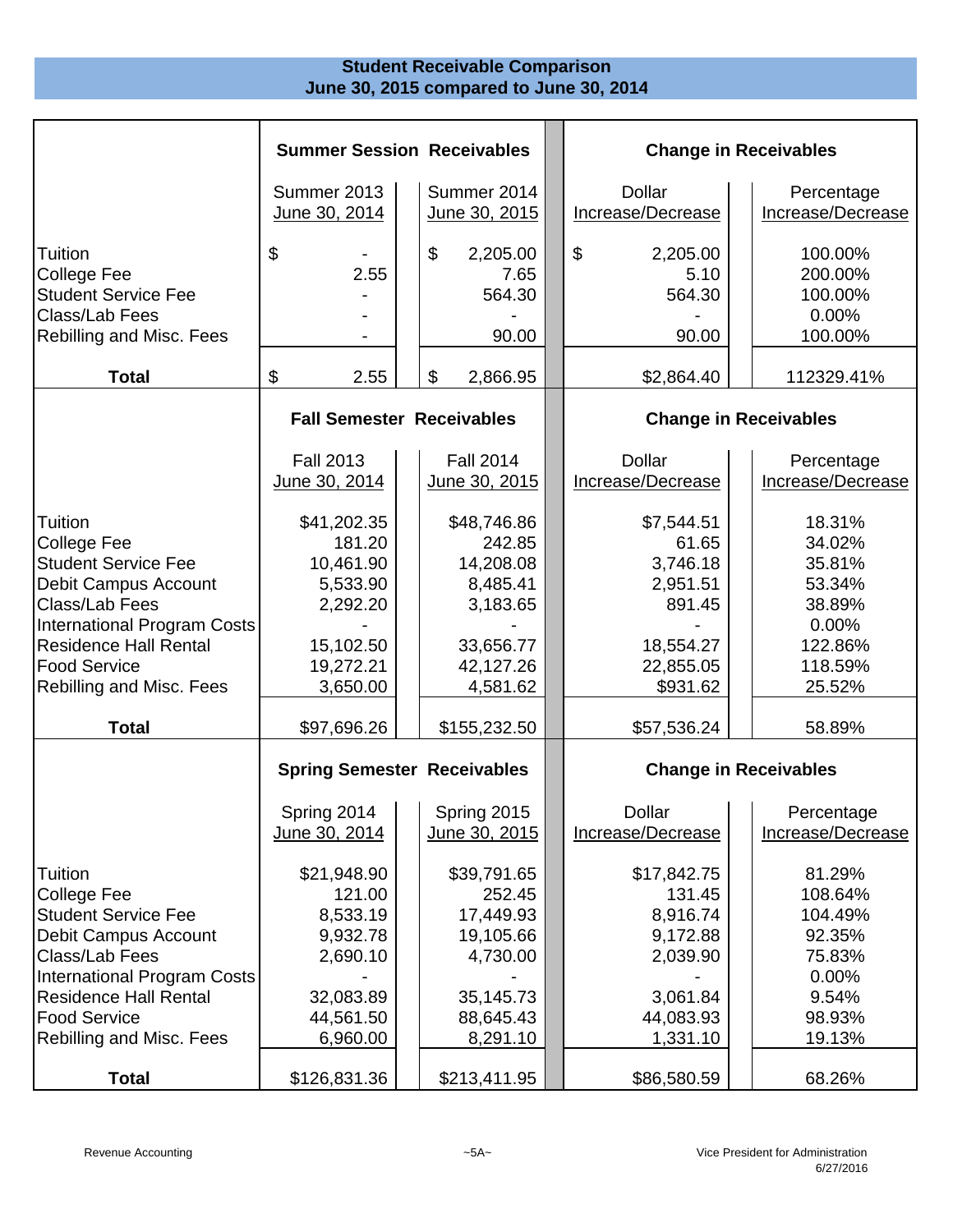| <b>Receivables Compared to Billed Revenue</b>       |                 |  |                 |  |                 |  |                       |  |
|-----------------------------------------------------|-----------------|--|-----------------|--|-----------------|--|-----------------------|--|
|                                                     |                 |  |                 |  |                 |  | Percentage<br>Inc/Dec |  |
|                                                     | 2012-2013       |  | 2013-2014       |  | 2014-2015       |  | 13/14-14/15           |  |
| <b>Billed Revenue</b>                               | \$71,541,410.58 |  | \$74,142,142.88 |  | \$74,301,851.78 |  | 0.2%                  |  |
| <b>Receivables</b>                                  | 269,265.36      |  | 224,530.17      |  | 371,511.40      |  | 65.5%                 |  |
| Receivables as a<br>Percentage of<br><b>Revenue</b> | 0.38%           |  | 0.30%           |  | 0.50%           |  | 0.20%                 |  |

# **Cash Collections**

Cash collections in the 2014-2015 fiscal year totaled \$88,246,236.20, a decrease of 0.3% over the previous year. Cash collections of \$261,314.00 for the J-Term session are included in these figures for the 2014-2015 year.

Collections accounted for during the 2013-2014 and the 2014-2015 year are:

|                               | 2013-2014       | 2014-2015       |
|-------------------------------|-----------------|-----------------|
| Tuition                       | \$33,988,644.00 | \$34,514,138.78 |
| Fees-Course, College, Stud.   | 8,685,634.00    | 8,592,464.77    |
| Campus Debit Card             | 1,869,449.00    | 1,585,796.97    |
| <b>International Programs</b> | 61,128.00       | 26,931.00       |
| <b>Residence Hall Rental</b>  | 17,250,844.00   | 17,081,668.61   |
| Food Service                  | 12,341,429.00   | 11,824,522.20   |
| <b>IFR</b> Accounts           | 1,847,033.00    | 1,818,595.49    |
| <b>Financial Aid Refunded</b> | 12,467,215.00   | 12,802,118.38   |
| Total                         | \$88,511,376.00 | \$88,246,236.20 |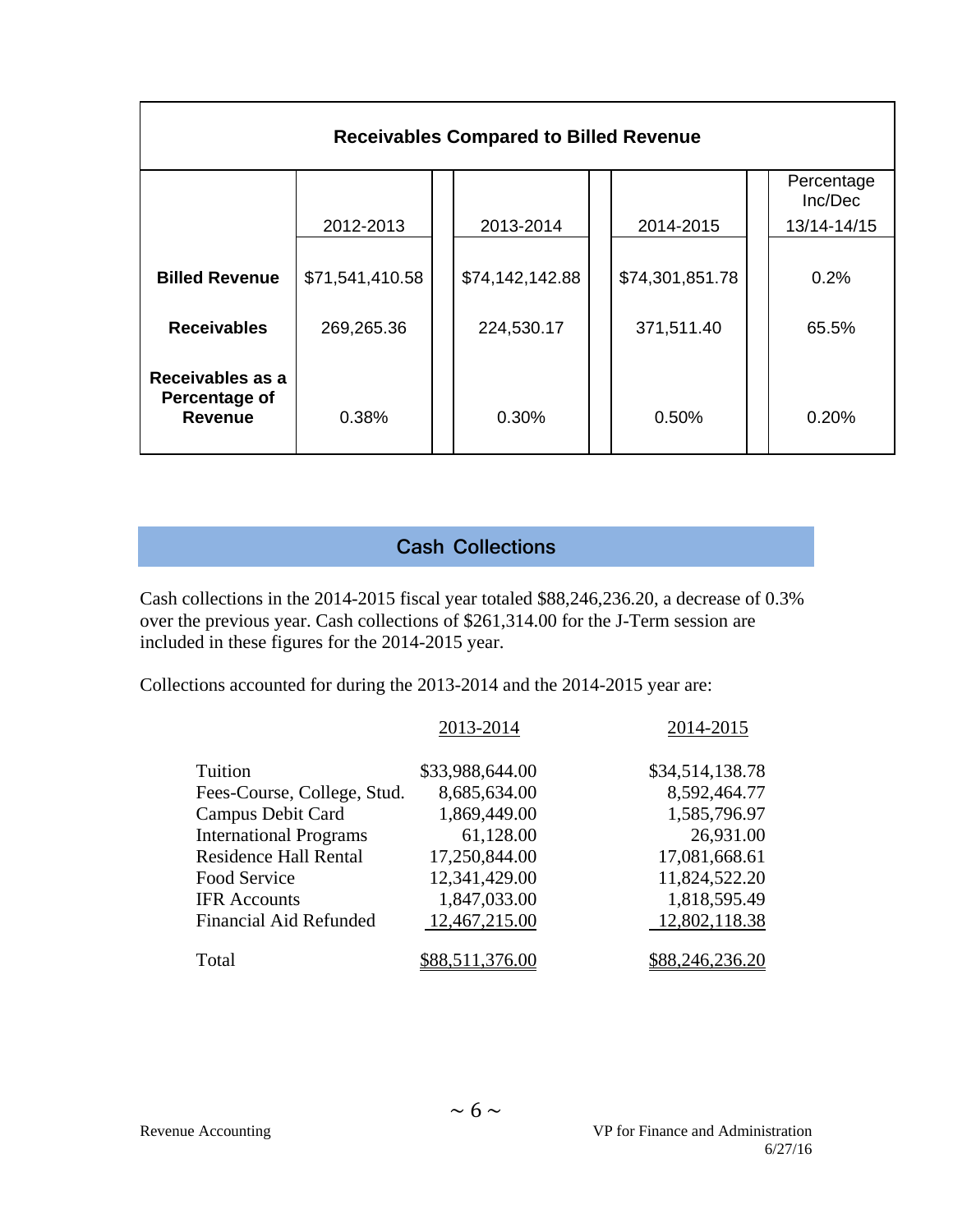# **J-Term Statistics**

|                              | 2014         | 2015         |
|------------------------------|--------------|--------------|
| Tuition                      | \$229,847.00 | \$206,260.00 |
| College Fee                  | 738.65       | 605.20       |
| <b>Student Fees</b>          | 49,037.51    | 41,669.68    |
| Drop/Add; Late Registration  | 00.00        | 240.00       |
| <b>Residence Hall Rental</b> | 13,200.00    | 9,000.00     |
| Food Service                 | 00.00        | 00.00        |
|                              |              |              |
| Total                        | .843.16      |              |

Revenue billed for J-Term in January 2014 and January 2015 is:

Compared to J-Term 2008, revenue billed and collections for J-Term have increased \$97,674.00.

There were no accounts receivables at June 30 for J-Term.

## **Payment Sources for Collections**

The portion of the \$88.2 million in collections that is payment for student charges comes from various sources including student and parent resources, financial aid grants and scholarships, as well as student and parent loans. Collections receipted into the IFR accounts through the Student Accounts Office are received in the form of cash, check and credit card as well as electronic credit card and check payments through the TouchNet Marketplace stores.

In the 2014-2015 year, payments from cash, checks, and credit cards totaled \$31,456,599.68 while payments derived from financial aid, scholarships and grants, waivers and loans were \$56,789,636.52. Together these totaled \$88,246,236.20.

Cash, check and credit card payments totaling \$9,711,321.51 were processed directly through the Student Accounts Office. There was a decrease of \$1,905,651.49 or 16.4% in the payments collected directly in the Student Accounts Office.

Payments received from electronic transactions excluding electronic tuition and room deposits totaled \$21,045,650.40 or 67.2% during the 2014-2015 year. For student charges, electronic credit card payments decreased 1.6% to \$14,380,116.31 and electronic check payments increased 5.9% to \$6,665,534.09. A total of \$144,200 of tuition and room deposits was collected electronically. Credit cards accounted for \$134,350.00 of the electronic deposits and the remaining \$9,850.00 was electronic checks.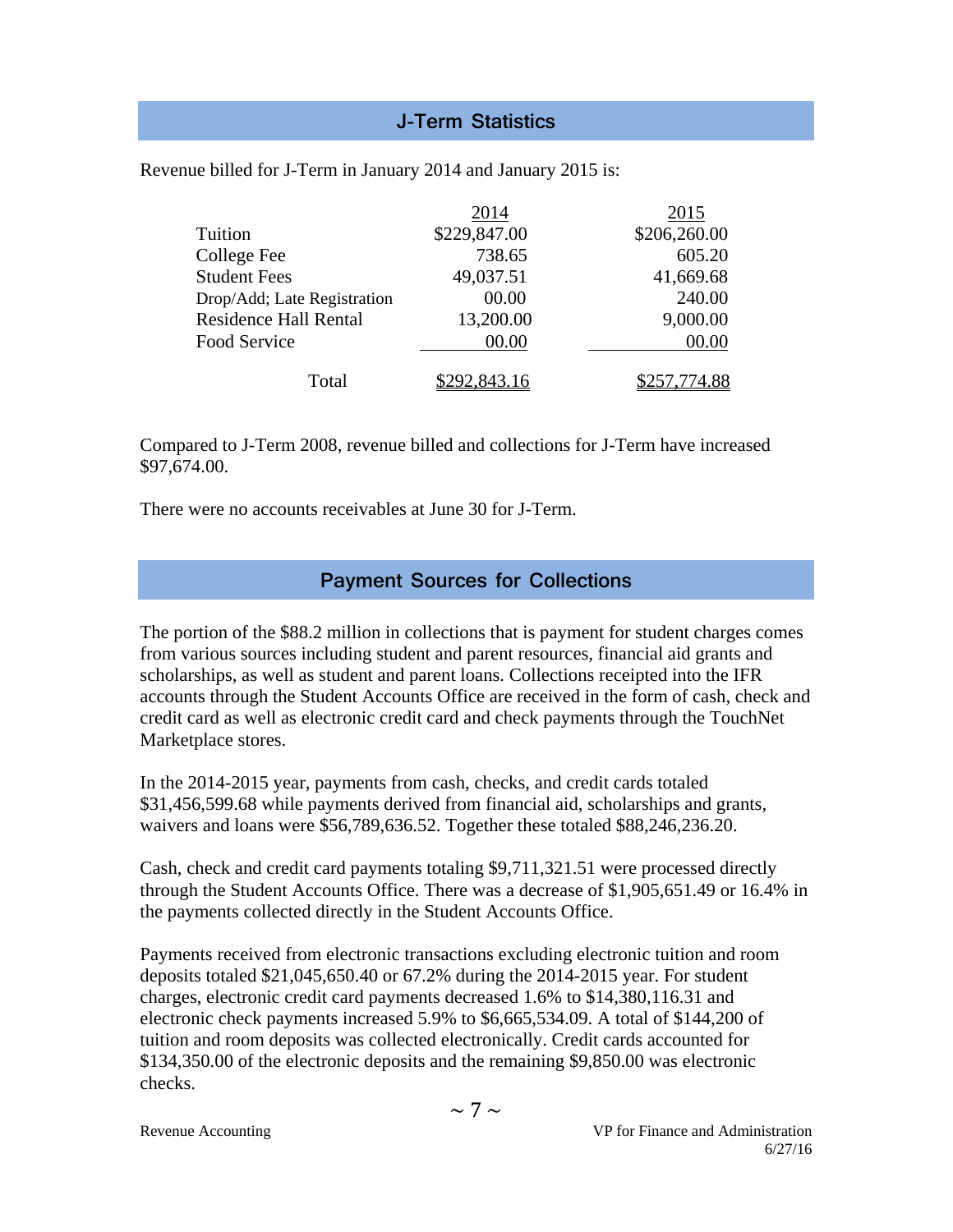Looking at all the payments from cash, checks and credit cards as a whole including the electronic deposit collections and Marketplace credit card and checks, electronic payments increased 2.7% and accounted for 67.7% of all payments for the year. Payments received directly through the cashier's office decreased 2.7% to 32.3%.

Payments from college savings plans are still a popular means of paying for student charges. This year these payments were \$1,815,713.60, an increase of 18.7% over the prior year. Payments generated from college savings plans are included in the amount above collected through the Student Accounts Office.

Financial aid payments received on behalf of our student body are used to pay the students' charges. Any excess aid is refunded to the students to help with other related college expenses. Financial aid can be divided into federal financial grant programs, state financial aid programs, loans and scholarships.

As a percentage of payments, cash and check payments are at 36% of all payments. Financial aid, grant, and loan payments is at 64%.

The chart on Page 9 gives the detail of all payments for the fiscal year from each source.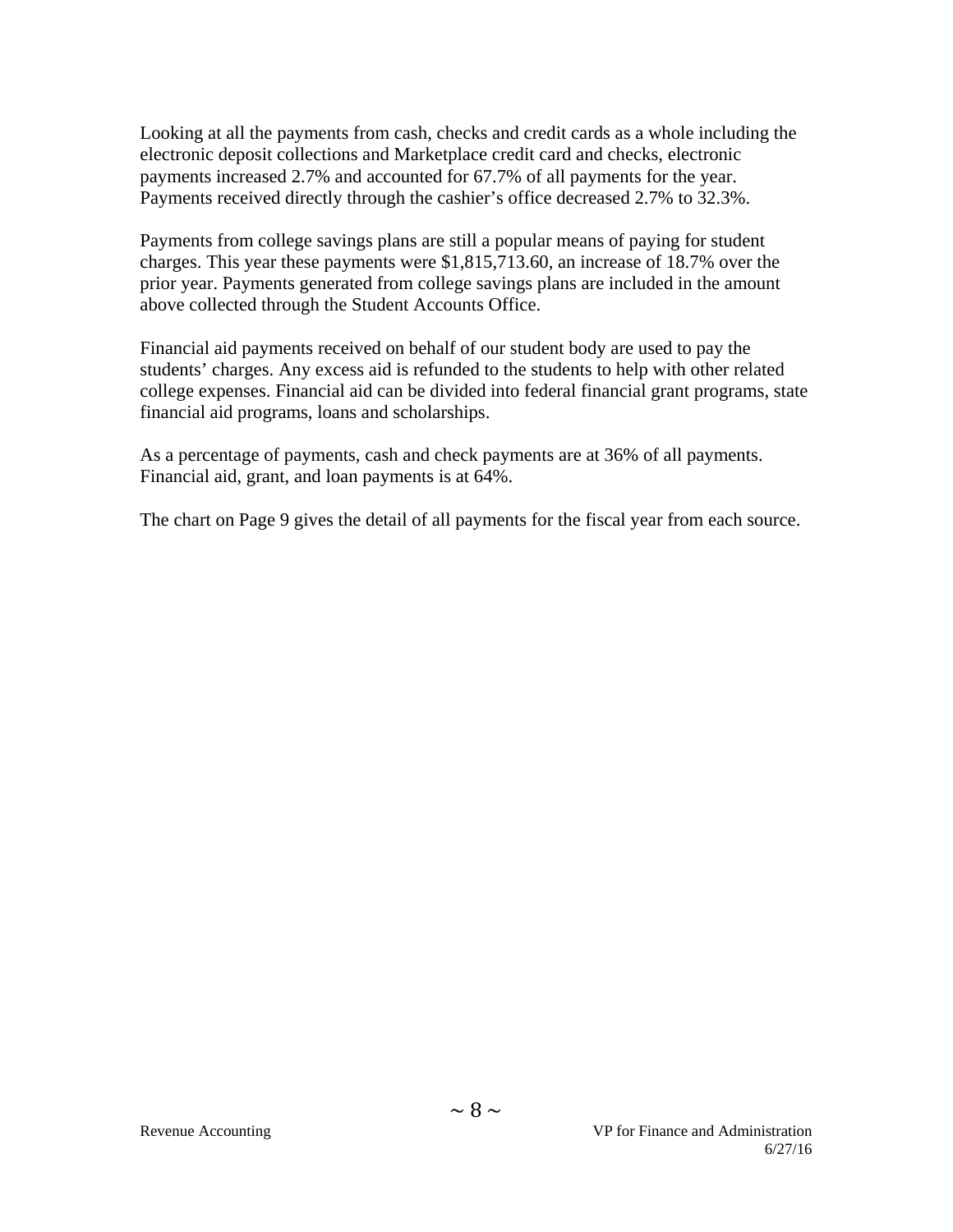| Web Credit Card                         | \$<br>14,380,116.31 | 16.30%   |
|-----------------------------------------|---------------------|----------|
| <b>Unsubsidized Loans</b>               | 13,482,622.00       | 15.28%   |
| Subsidized Loans                        | 12,252,701.00       | 13.88%   |
| Pell                                    | 7,893,620.00        | 8.94%    |
| TAP & TAP Scholarships                  | 6,826,131.62        | 7.74%    |
| Web Check                               | 6,665,534.09        | 7.55%    |
| Alternative Loans                       | 5,250,004.55        | 5.95%    |
| Parent Loans                            | 4,807,385.00        | 5.45%    |
| Check                                   | 4,364,599.12        | 4.95%    |
| <b>College Savings Programs</b>         | 1,815,713.60        | 2.06%    |
| <b>Private Scholarships</b>             | 1,544,618.78        | 1.75%    |
| Fredonia Scholarships                   | 1,468,150.00        | 1.66%    |
| Visa                                    | 1,398,189.32        | 1.58%    |
| Perkins Loans                           | 967,932.76          | 1.10%    |
| <b>Foundation Scholarships</b>          | 823,875.92          | 0.93%    |
| Mastercard                              | 740,258.93          | 0.84%    |
| Waivers-Res.Hall, Food, & Std. Srv. Fee | 636,607.06          | 0.72%    |
| peerTransfer Payments                   | 477,697.50          | 0.54%    |
| <b>Government Scholarships</b>          | 426,871.96          | 0.48%    |
| <b>TEACH Grants</b>                     | 399,395.50          | 0.45%    |
| Credit Card-Marketplace                 | 395,862.40          | 0.45%    |
| <b>Graduate Assistant</b>               | 309,925.00          | 0.35%    |
| Wire transfers into Bank                | 280,038.88          | 0.32%    |
| Cash                                    | 283,704.31          | 0.32%    |
| <b>EOP</b>                              | 166,939.18          | 0.19%    |
| <b>FSA Advances</b>                     | 145,230.82          | 0.16%    |
| Admission and Room Deposits-Web         | 144,200.00          | 0.16%    |
| <b>SEOG</b>                             | 129,109.00          | 0.15%    |
| <b>Collection Agency</b>                | 98,217.06           | 0.11%    |
| Admission and Room Deposits-Cashiers    | 68,530.00           | 0.08%    |
| <b>Attorney General</b>                 | 62,840.95           | 0.07%    |
| <b>SUSTA</b>                            | 31,252.00           | 0.04%    |
| Check-Marketplace                       | 14,334.55           | 0.02%    |
| <b>GSEU Fee Reimbursement</b>           | 5,075.00            | 0.01%    |
| <b>Employee Reimbursement</b>           | 2,027.25            | 0.00%    |
| Aid for Part-time Study(APTS)           | 2,000.00            | 0.00%    |
| Memo                                    | 362.65              | 0.00%    |
| <b>Tuition Waivers</b>                  |                     | 0.00%    |
| <b>Adjustments to Payments</b>          | (515, 437.87)       | $-0.58%$ |
|                                         |                     |          |
| <b>TOTAL</b>                            | \$<br>88,246,236.20 | 100.00%  |

#### **Sources of Payments July 1, 2014 - June 30, 2015**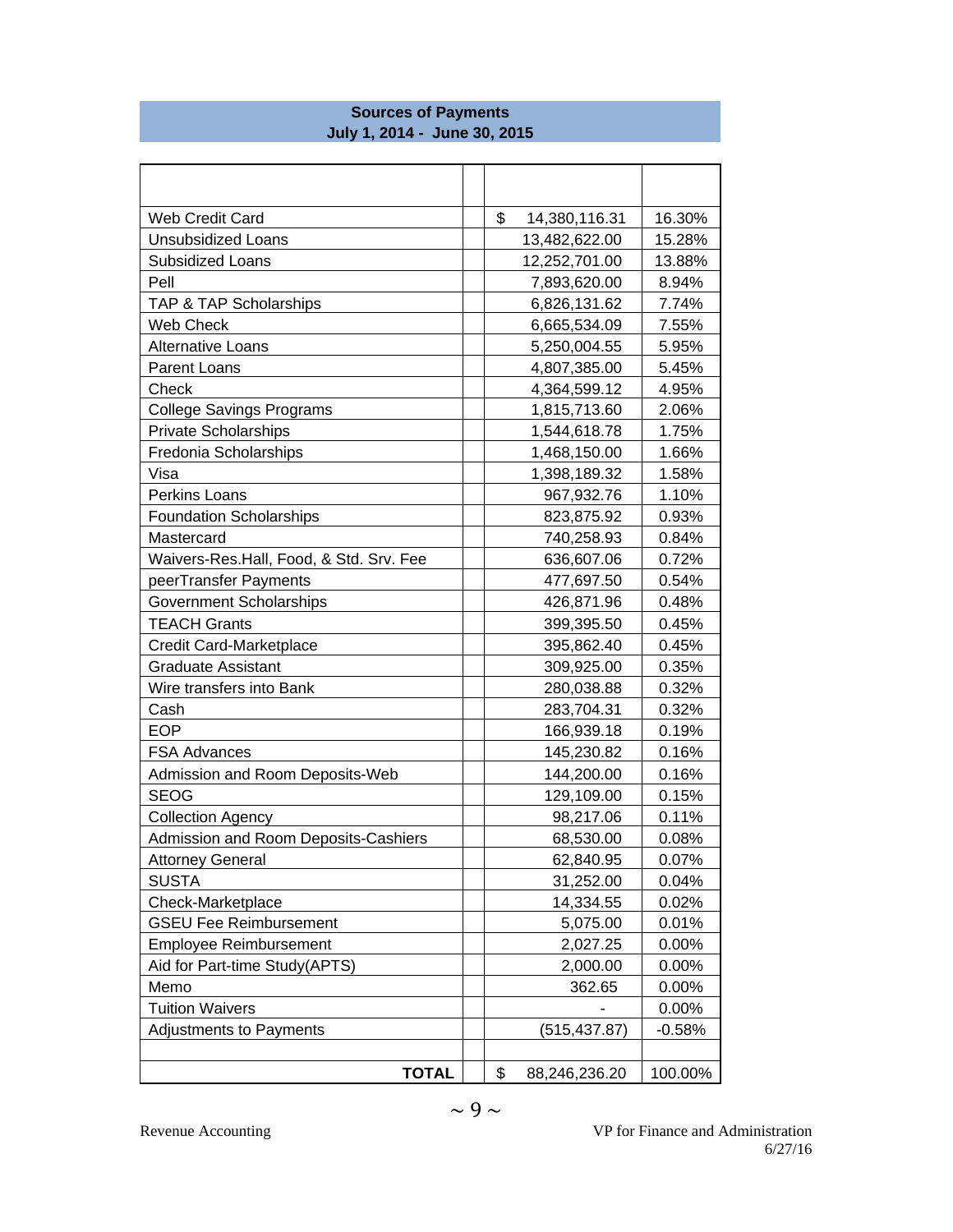Federal financial grant programs: the Federal Pell Grant (PELL) and Supplemental Educational Opportunity Grant Program (SEOG) contributed \$8,022,729.00 in awards for students in the 2014-2015 year. This is an increase of 4% from these sources over the previous year.

Additionally, in the seventh year of the TEACH program grants, \$399,395.50 was awarded, a 21% decrease from the previous year.

State financial aid programs: Tuition Assistance Program (TAP), Aid for Part Time Study (APTS), State University Student Assistance (SUSTA), and Education Opportunity Program (EOP) together provided \$7,026,322.80 in grants for students during the 2014- 2015 year. The Student Accounts Office disbursed \$6,826,131.62 in TAP funds during the year, an increase of 5.9% over the prior year, which includes \$1,252,451.92 of the SUNY Tuition Credit, which is funded by the university.

The types of loans available to students are the Federal Perkins Loan, Subsidized Federal Stafford Loan, Unsubsidized Federal Stafford Loan, and Alternative Loans. In addition, parents may borrow funds through Federal Parent Loans for Undergraduate and Graduate Students (PLUS). The Office of Student Accounts disbursed \$36,760,645.31 from the loan programs in the 2014-2015 year, an increase of 1% over the previous year.

The dollar amount of the Unsubsidized Loans disbursed was highest and had a 3% decrease, while Subsidized Loans had a 1% decrease. The dollar amount of Alternative Loans increased 12% for the year, PLUS Loans increased 7%, and Perkins Loans decreased 6%.

## **Scholarships**

Scholarships and other grants are awarded from various sources. There are numerous scholarships, funded by a variety of departments and organizations, awarded through the Fredonia University Advancement Office. Government scholarships include military and veteran awards, Vocational Educational Services for Individuals with Disabilities (VESID), state and county scholarships. Many companies and local school district organizations provide private scholarships to individuals to help fund their education as well. There are also Fredonia awards scholarships funded from Residence Hall revenue and SUTRA revenue.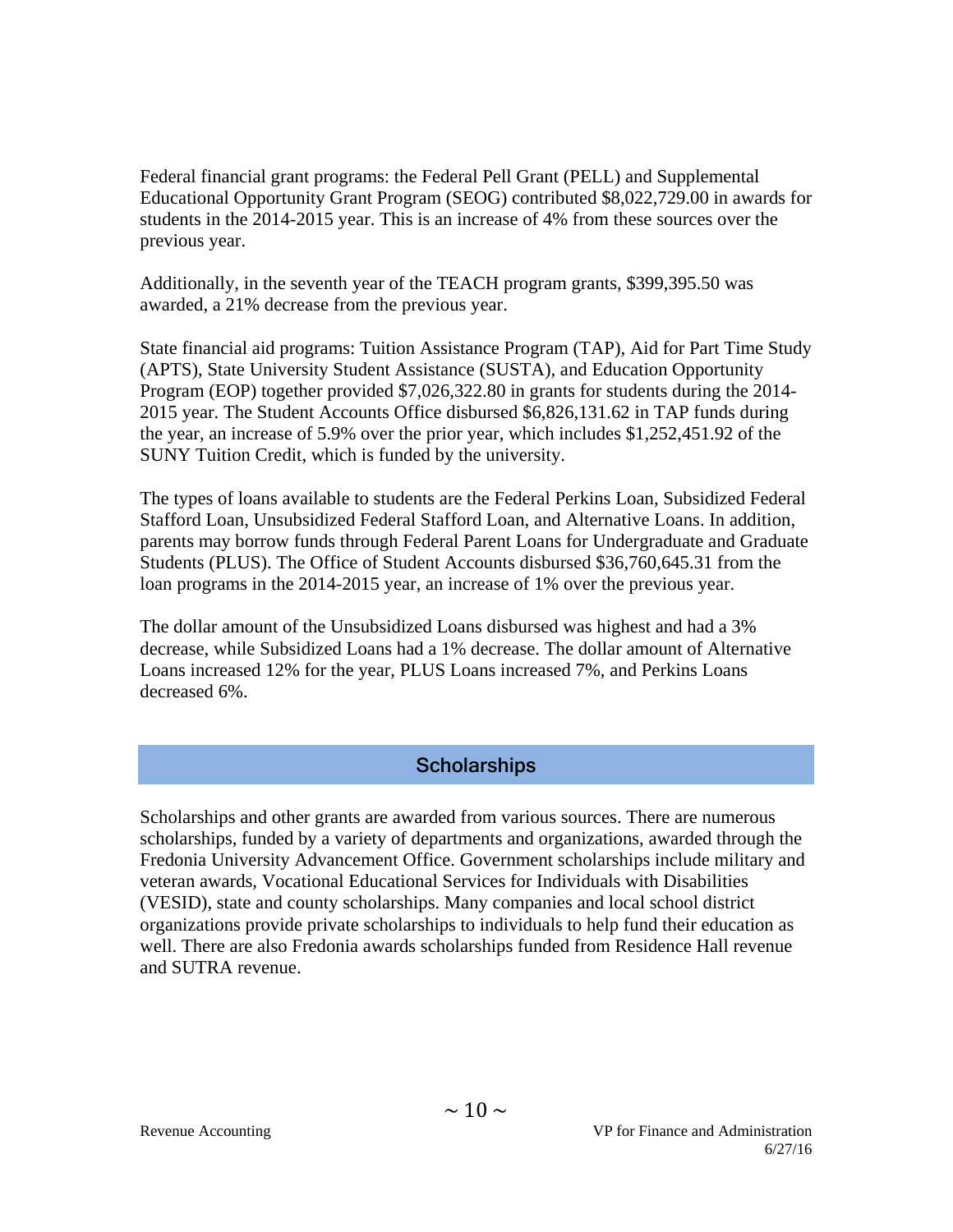The following is a breakdown of the amounts disbursed for scholarships during the 2014-2015 year and the previous year with the net change between the two years:

|                                | 2013-2014      | 2013-2014      | Inc/Dec      |
|--------------------------------|----------------|----------------|--------------|
| <b>Foundation Scholarships</b> | \$695,489.01   | \$823,875.92   | \$128,386.91 |
| <b>Government Scholarships</b> | 393,932.79     | 426,871.96     | 32,939.17    |
| Private Scholarships           | 1,309,122.09   | 1,544,618.78   | 235,496.69   |
| Campus Funded                  | 1,272,381.00   | 1,468,150.00   | 195,769.00   |
| Total                          | \$3,670,924.89 | \$4,263,516.66 | \$592,591.77 |

The amount awarded from Campus-Funded scholarships increased by 15.4% in the 2014- 2015 fiscal year and represented 34.7% of all scholarships awarded. There was an overall increase of 16% in scholarships disbursed in 2014-2015.

The following is a breakdown of the Campus-Funded Scholarships disbursed for the 2014-2015 year and the previous year:

|                                        | 2013-2014   | 2014-2015    |
|----------------------------------------|-------------|--------------|
| Fredonia Residence Life Scholarships:  |             |              |
| Fredonia Dean's Freshman Scholar       | 354,000.00  | 431,000.00   |
| <b>USA Scholars Award</b>              | 8,000.00    | 10,000.00    |
| Fredonia Award for Excellence          | 81,000.00   | 112,500.00   |
| Recruitment Scholarship                | 34,500.00   | 60,500.00    |
| Fredonia Transfer Scholar Award        | 38,000.00   | 17,250.00    |
| <b>Student Affairs Award</b>           | N/A         | 4,000.00     |
| <b>Student Affairs Veterans Award</b>  | N/A         | 2,500.00     |
| Residence Life Scholar Award           | 63,250.00   | 91,500.00    |
| <b>Residence Life Transfer Award</b>   | N/A         | 30,000.00    |
| Fredonia SUTRA Scholarships:           |             |              |
| International (ISRA)                   | 52,500.00   | 52,500.00    |
| President's Out-of-State Award         | 225,000.00  | 258,750.00   |
| Fredonia Incentive Alumni              | 5,000.00    | 5,000.00     |
| Academic Excellence Award              | 62,500.00   | 108,500.00   |
| <b>GR2</b> Freshman Award              | 79,000.00   | N/A          |
| Alumni Ambassador Award                | 27,431.00   | N/A          |
| Other Scholarships:                    |             |              |
| Fredonia Honors Award                  | 153,750.00  | 159,750.00   |
| President's Science/Math Award         | 50,000.00   | 92,000.00    |
| Under-Rep. Graduate Fellowship         | 28,450.00   | 23,400.00    |
| <b>NYS Empire Minority Scholarship</b> | 10,000.00   | 9,000.00     |
|                                        |             |              |
| Total                                  | .272,381.00 | 1,468,150.00 |
|                                        |             |              |

Revenue Accounting VP for Finance and Administration 6/27/16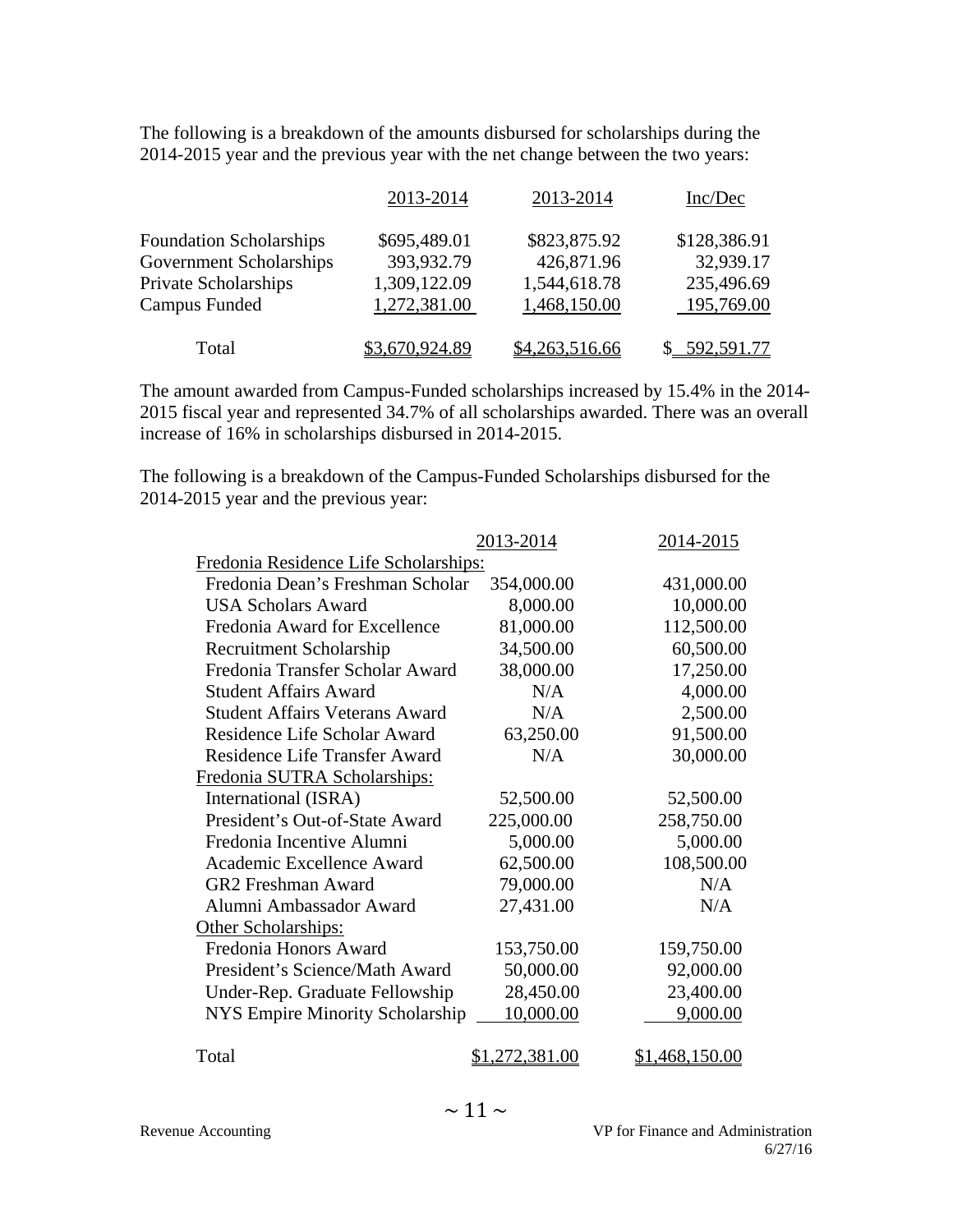The graph on this page shows the breakdown of the scholarships awarded for the year.

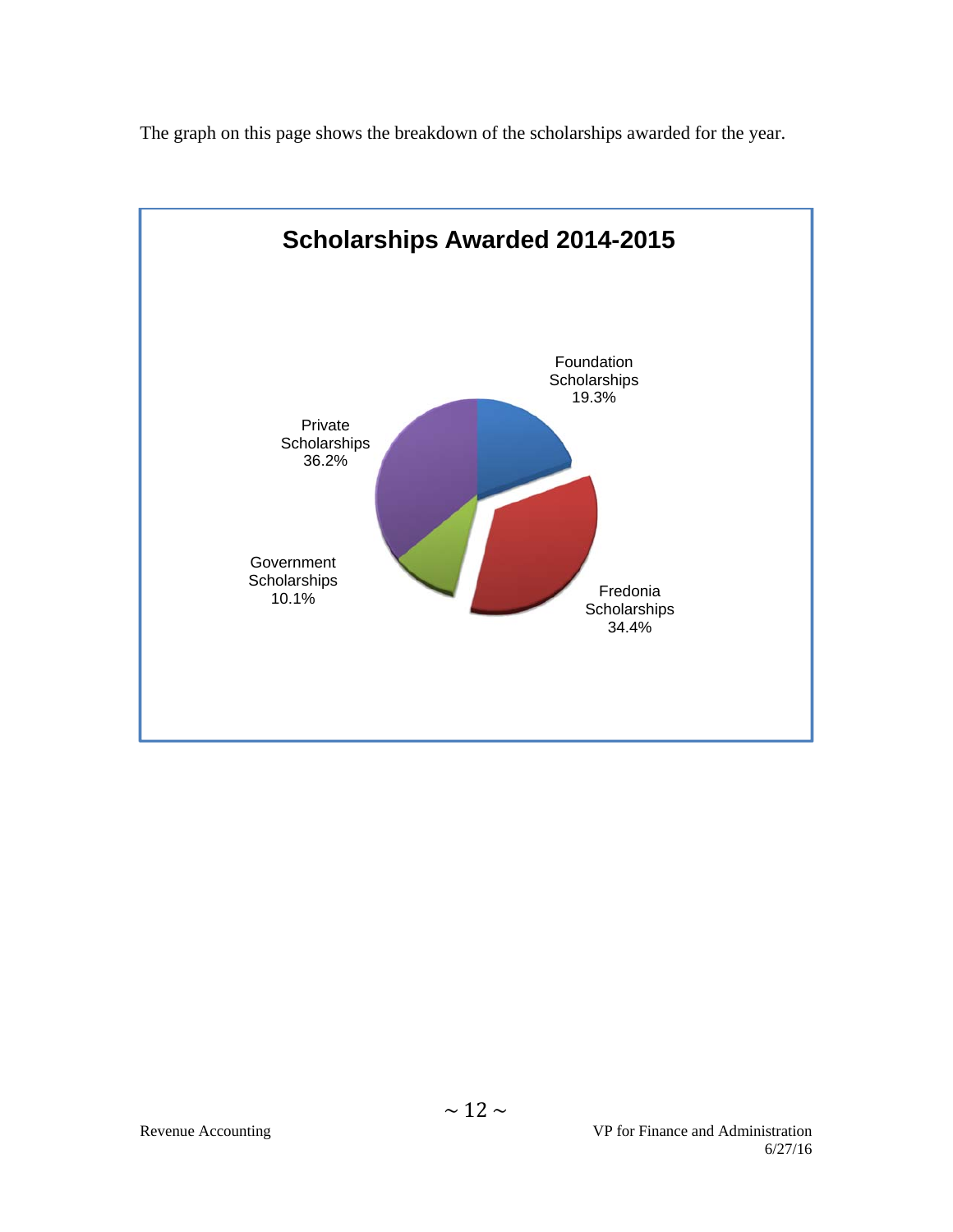The graphs on Pages 13 to 16 illustrate comparisons related to the types of payment sources and the revenue derived from these sources.

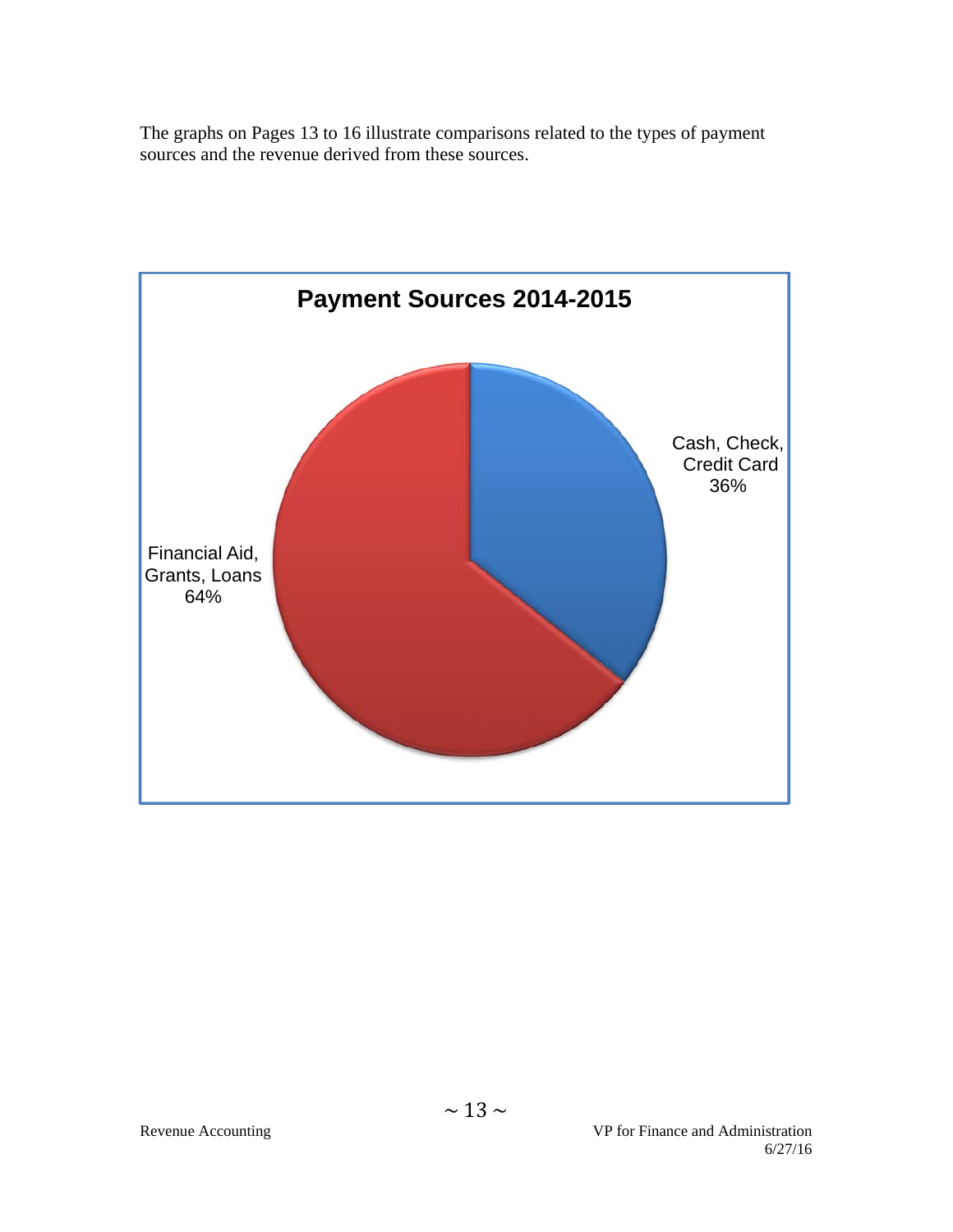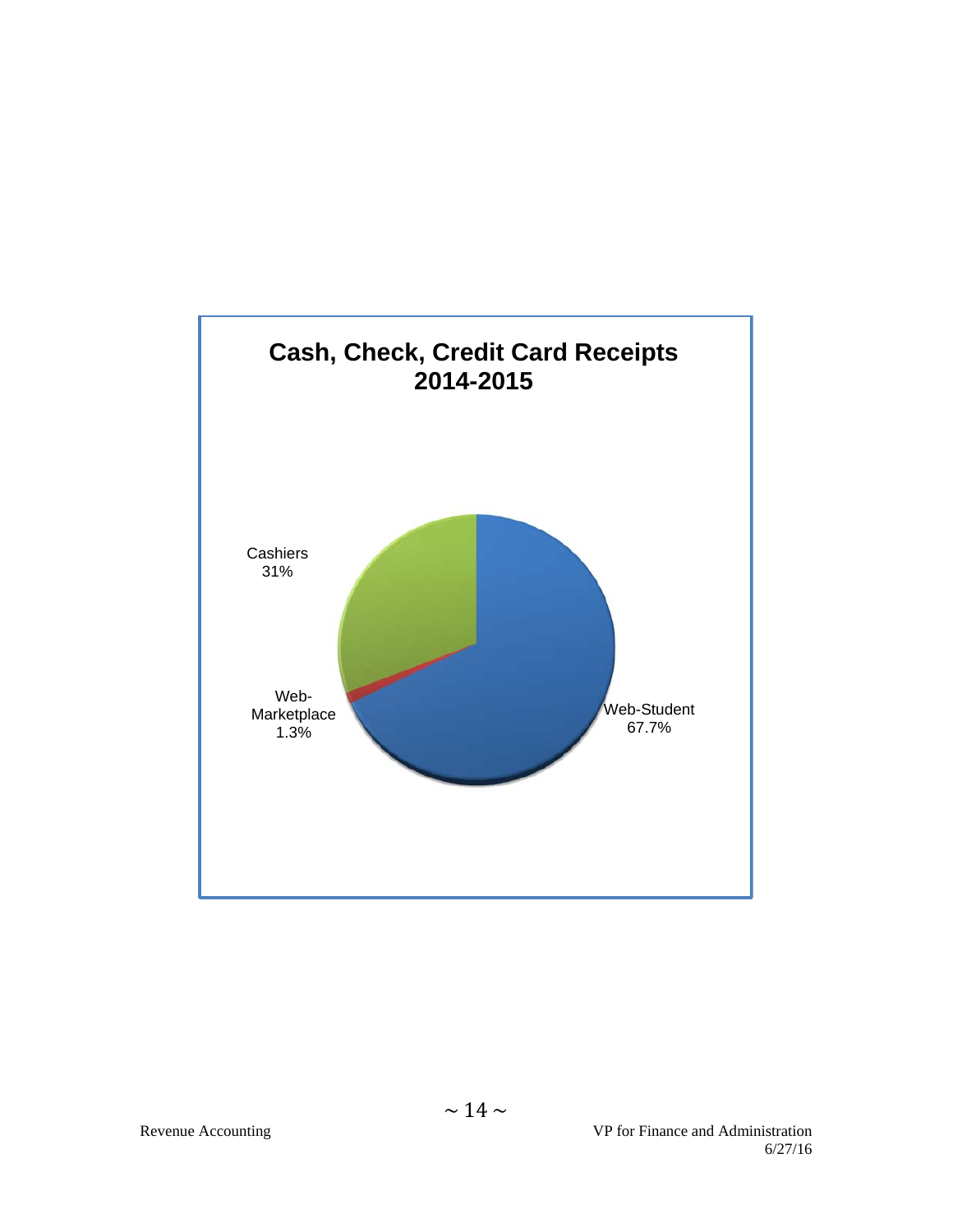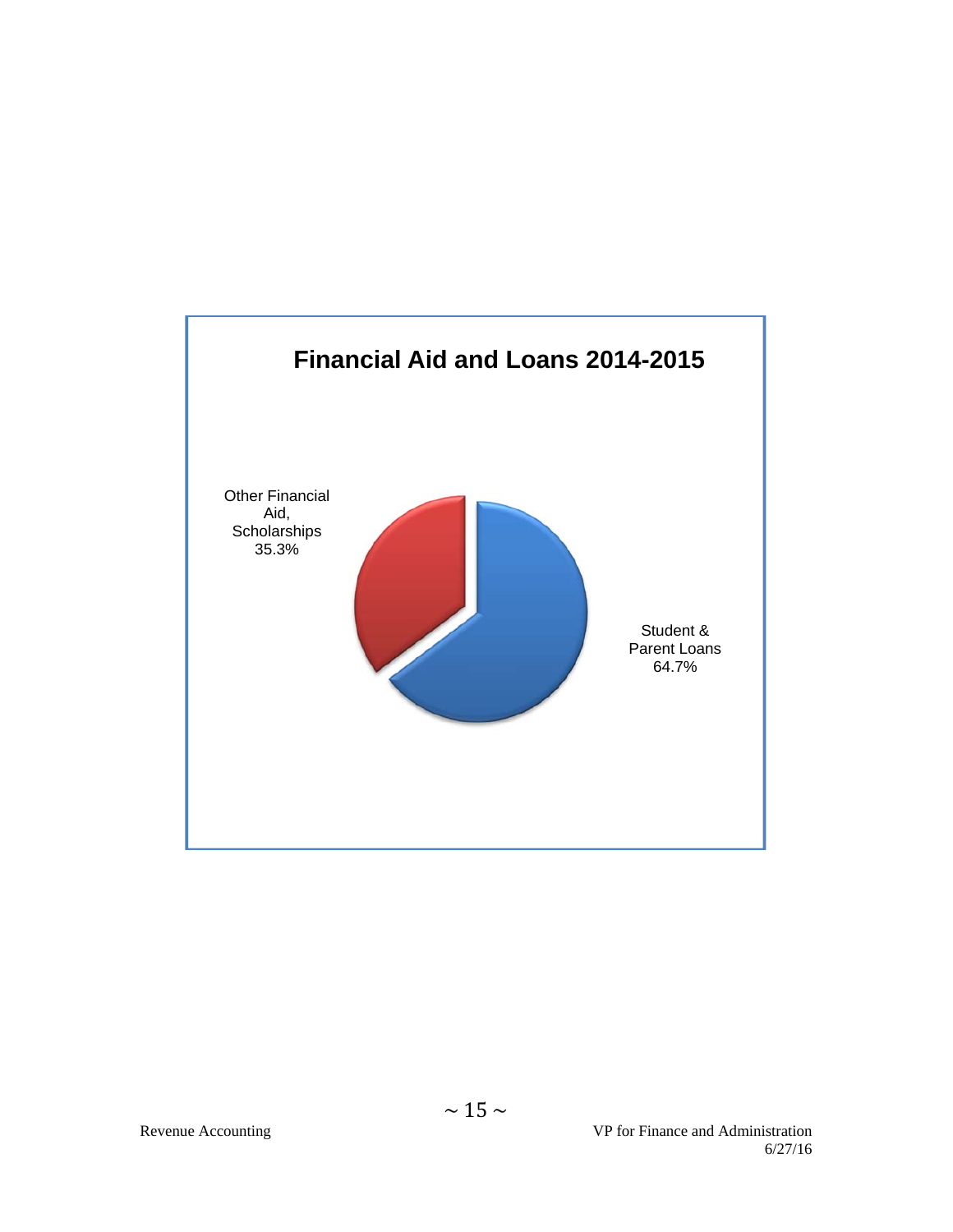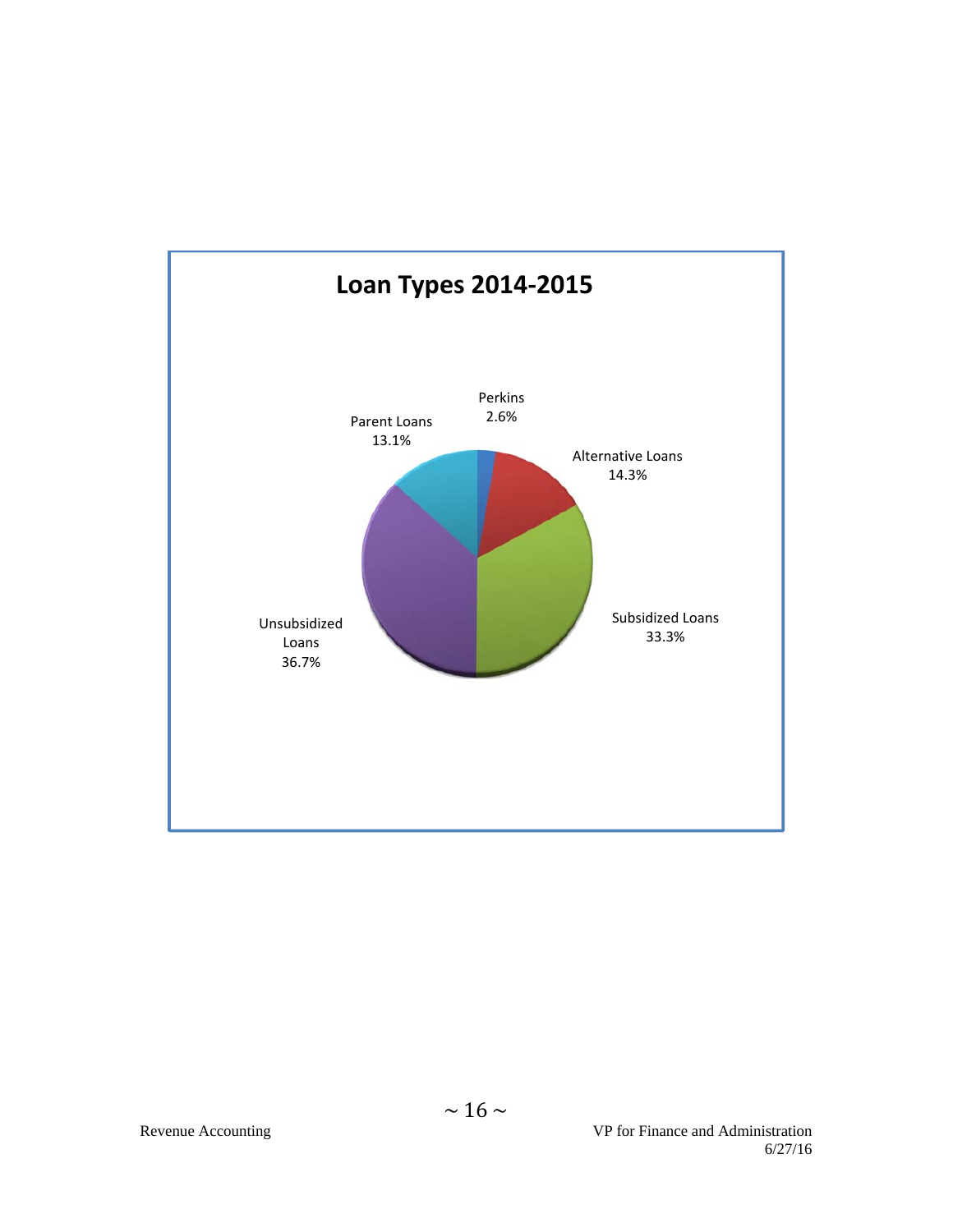## **Disbursements**

The Student Accounts Office produced 8,625 checks and 1,313 ACH direct deposit refunds during 2014-2015 year for total disbursements of \$28,123,582.00. This is a decrease of \$1,624,688.00 over the previous year.

The 8,625 checks produced totaled \$26,082,414.00 for 2014-2015, a decrease of 62 checks with a dollar decrease of \$1,869,240.00. ACH direct deposit refunds totaled \$2,041,168.00 from the 1,131 refunds produced, a 5.3% decrease of ACH refunds with a dollar increase of \$244,853.00. Subtracting the amount of ACH deposits to the FSA bank account to repay advances students receive from FSA on their financial aid, actual ACH refunds to students' bank accounts were \$1,894,327.18, an increase of \$260,284.18 or 15.9%.

In 2014-2015 student refunds totaling \$12,802,118.38 were issued by check or ACH. An additional \$47,391.81 was returned to various banks when students were not eligible for their student loan or no longer required the total loan for which they had applied. The remaining revenue transfer checks were issued to Faculty Student Association and other campus entities.

The following graph shows disbursement activity for each month of the fiscal year. Disbursements were highest in those months when financial aid refunds were issued to students.



# **DISBURSEMENTS 2014‐2015**

Jul‐14 Aug‐14 Sep‐14 Oct‐14 Nov‐14 Dec‐14 Jan‐15 Feb‐15 Mar‐15 Apr‐15 May‐15 Jun‐15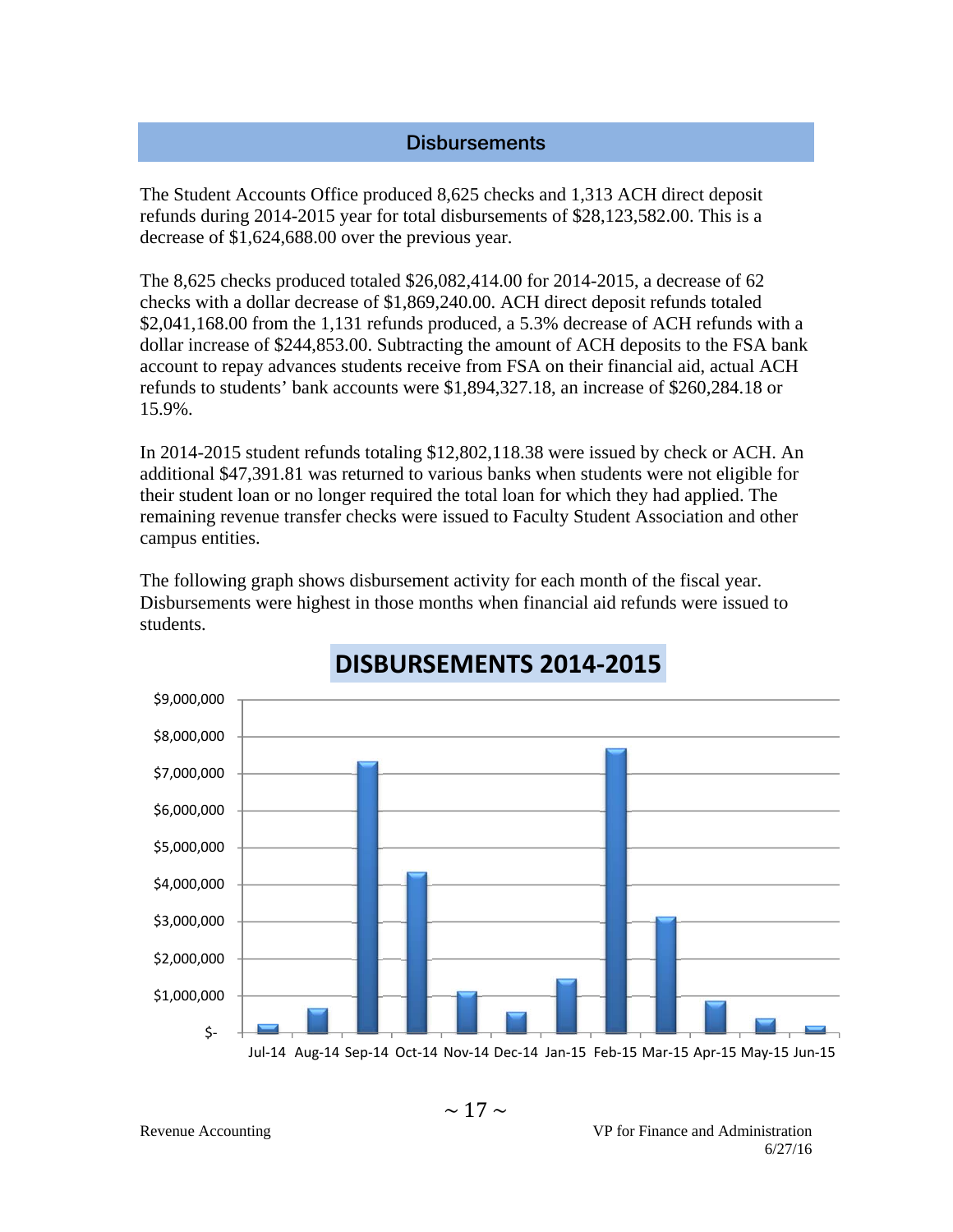#### **APPENDIX A**

| <b>HISTORY OF BILLED REVENUE</b><br><b>JUNE 2006 - JUNE 2015</b>                                                                                                       |                                                                                                                     |                                                                                                                     |                                                                                                                     |                                                                                                                            |                                                                                                                            |                                                                                                                                                |                                                                                                         |                                                                                                          |                                                                                                                                                |                                                                                                                            |
|------------------------------------------------------------------------------------------------------------------------------------------------------------------------|---------------------------------------------------------------------------------------------------------------------|---------------------------------------------------------------------------------------------------------------------|---------------------------------------------------------------------------------------------------------------------|----------------------------------------------------------------------------------------------------------------------------|----------------------------------------------------------------------------------------------------------------------------|------------------------------------------------------------------------------------------------------------------------------------------------|---------------------------------------------------------------------------------------------------------|----------------------------------------------------------------------------------------------------------|------------------------------------------------------------------------------------------------------------------------------------------------|----------------------------------------------------------------------------------------------------------------------------|
| YEAR                                                                                                                                                                   | 2005-2006                                                                                                           | 2006-2007                                                                                                           | 2007-2008                                                                                                           | 2008-2009                                                                                                                  | 2009-2010                                                                                                                  | 2010-2011                                                                                                                                      | 2011-2012                                                                                               | 2012-2013                                                                                                | 2013-2014                                                                                                                                      | 2014-2015                                                                                                                  |
| TUITION<br>COLLEGE FEE<br>STUDENT FEES<br>COURSE RELATED FEES<br>BOOKSTORE/CAMPUS DEBIT CARD<br>INTERNATIONAL PROGRAM CHARGES<br>RESIDENCE HALL RENTAL<br>FOOD SERVICE | \$24,711,956.00<br>129,555.00<br>5,531,682.00<br>439,188.00<br>2,978,562.00<br>N/A<br>11,193,516.00<br>8,219,956.00 | \$24,464,886.00<br>128,541.00<br>5,718,934.00<br>484,589.00<br>3,311,076.00<br>N/A<br>12,898,107.00<br>8,809,160.00 | \$24,288,568.00<br>128,906.00<br>5,889,337.00<br>525,419.00<br>3,240,523.00<br>N/A<br>13,312,879.00<br>9,449,422.00 | \$27,295,091.00<br>134,063.00<br>6,539,794.00<br>550,378.00<br>3,460,140.00<br>71.027.00<br>14,447,426.00<br>10,413,724.00 | \$30,196,176.00<br>137,533.00<br>6,990,775.00<br>613,732.00<br>3,307,858.00<br>80,825.00<br>15,662,802.00<br>11,299,524.00 | \$30,277,607.00   \$32,311,607.00  <br>137,392.00<br>7,401,536.00<br>585,075.00<br>3,010,570.00<br>76,128.00<br>16,111,929.00<br>11,606,677.00 | 138,205.00<br>7,727,254.00<br>601,708.00<br>2,664,071.00<br>83,396.00<br>16,680,269.00<br>11,952,799.00 | 132,208.00<br>7,756,155.00<br>599,624.00<br>2,015,841.00<br>165,402.00<br>16,297,342.00<br>11,579,269.00 | \$32,995,569.00   \$33,998,035.00  <br>128,458.00<br>7,764,503.02<br>687,323.72<br>1,873,359.28<br>61,128.00<br>17,263,310.77<br>12,366,025.09 | \$34,560,819.00<br>124,162.00<br>7,683,029.93<br>687,431.61<br>1,601,691.75<br>26,931.00<br>17,700,990.92<br>11,916,795.57 |
| TOTAL                                                                                                                                                                  | \$53,204,415.00                                                                                                     | \$55.815.293.00                                                                                                     | \$56,835,054.00                                                                                                     | \$62,911,643.00                                                                                                            | \$68,289,225.00                                                                                                            |                                                                                                                                                | \$69,206,914.00   \$72,159,309.00                                                                       | \$71,541,410.00                                                                                          | \$74.142.142.88                                                                                                                                | \$74,301,851.78                                                                                                            |
| INCREASE/DECREASE<br>PERCENT INCREASE/ DECREASE                                                                                                                        | \$2,533,654.00<br>5%                                                                                                | \$2,610,878.00<br>5%                                                                                                | \$1,019,761.00<br>2%                                                                                                | \$6,076,589.00<br>11%                                                                                                      | \$5,377,582.00<br>9%                                                                                                       | \$917,689.00<br>$1\%$                                                                                                                          | \$2,952,395.00<br>4%                                                                                    | (S617, 899.00)<br>$-1\%$                                                                                 | \$2,600,732.88<br>4%                                                                                                                           | \$159,708.90<br>0.2%                                                                                                       |

| <b>HISTORY OF RECEIVABLES AT JUNE 30</b><br><b>JUNE 2006 - JUNE 2015</b> |               |              |               |              |              |               |               |              |               |              |
|--------------------------------------------------------------------------|---------------|--------------|---------------|--------------|--------------|---------------|---------------|--------------|---------------|--------------|
| <b>YEAR</b>                                                              | 2005-2006     | 2006-2007    | 2007-2008     | 2008-2009    | 2009-2010    | 2010-2011     | 2011-2012     | 2012-2013    | 2013-2014     | 2014-2015    |
| <b>TUITION</b>                                                           | \$76,232.99   | \$68,971.89  | \$75,187.09   | \$117.671.74 | \$84,077.63  | \$79,293.43   | \$76,354.78   | \$82,189.77  | \$63,151.25   | \$90,743.51  |
| <b>COLLEGE FEE</b>                                                       | 588.95        | 555.40       | 433.95        | 620.59       | 461.95       | 477.95        | 383.05        | 438.75       | 304.75        | 502.95       |
| STUDENT SERVICE FEE                                                      | 22.803.40     | 24.752.39    | 21,966.55     | 31.524.56    | 22,852.08    | 25,213.20     | 21,123.60     | 28.907.00    | 18,995.09     | 32,222.31    |
| <b>COURSE RELATED FEES</b>                                               | 4.241.37      | 5.657.25     | 4,658.84      | 4.497.81     | 3,139.50     | 24,761.98     | 2,831.38      | 23,689.65    | 4,982.30      | 7,913.65     |
| BOOKSTORE/CAMPUS DEBIT CARD                                              | 23,998.52     | 30,088.07    | 35,123.80     | 26,116.53    | 33,568.13    | 3,858.15      | 18,938.93     | 3,268.00     | 15,466.68     | 27,591.07    |
| RESIDENCE HALL RENTAL                                                    | 32,398.57     | 70,480.54    | 57,697.45     | 39,423.68    | 55,858.90    | 55,226.09     | 32,863.48     | 51,192.96    | 47,186.39     | 68,802.50    |
| <b>FOOD SERVICE</b>                                                      | 49.613.50     | 73.088.18    | 67.312.73     | 56,232.11    | 71,567.84    | 62,261.91     | 55,764.78     | 69,002.23    | 63,833.71     | 130,772.69   |
| MISCELLANEOUS FEES                                                       | 10.584.55     | 11.632.58    | 11.686.97     | 10.639.50    | 12.882.93    | 9.564.50      | 11.441.00     | 10.577.00    | 10.610.00     | 12,962.72    |
| TOTAL                                                                    | \$220,461.85  | \$285,226.30 | \$274,067.38  | \$286,726.52 | \$284,408.96 | \$260,657.21  | \$219,701.00  | \$269,265.36 | \$224,530.17  | \$371,511.40 |
|                                                                          |               |              |               |              |              |               |               |              |               |              |
| INCREASE/DECREASE                                                        | (S30, 625.16) | \$64,764.45  | (\$11,158.92) | \$12,659.14  | (\$2,317.56) | (\$23,751.75) | (\$40,956.21) | \$49,564.36  | (\$44,735.19) | \$146,981.23 |
| PERCENT INCREASE/ DECREASE                                               | $-12%$        | 29%          | -4%           | 5%           | $-1\%$       | -8%           | -16%          | 23%          | -17%          | 65%          |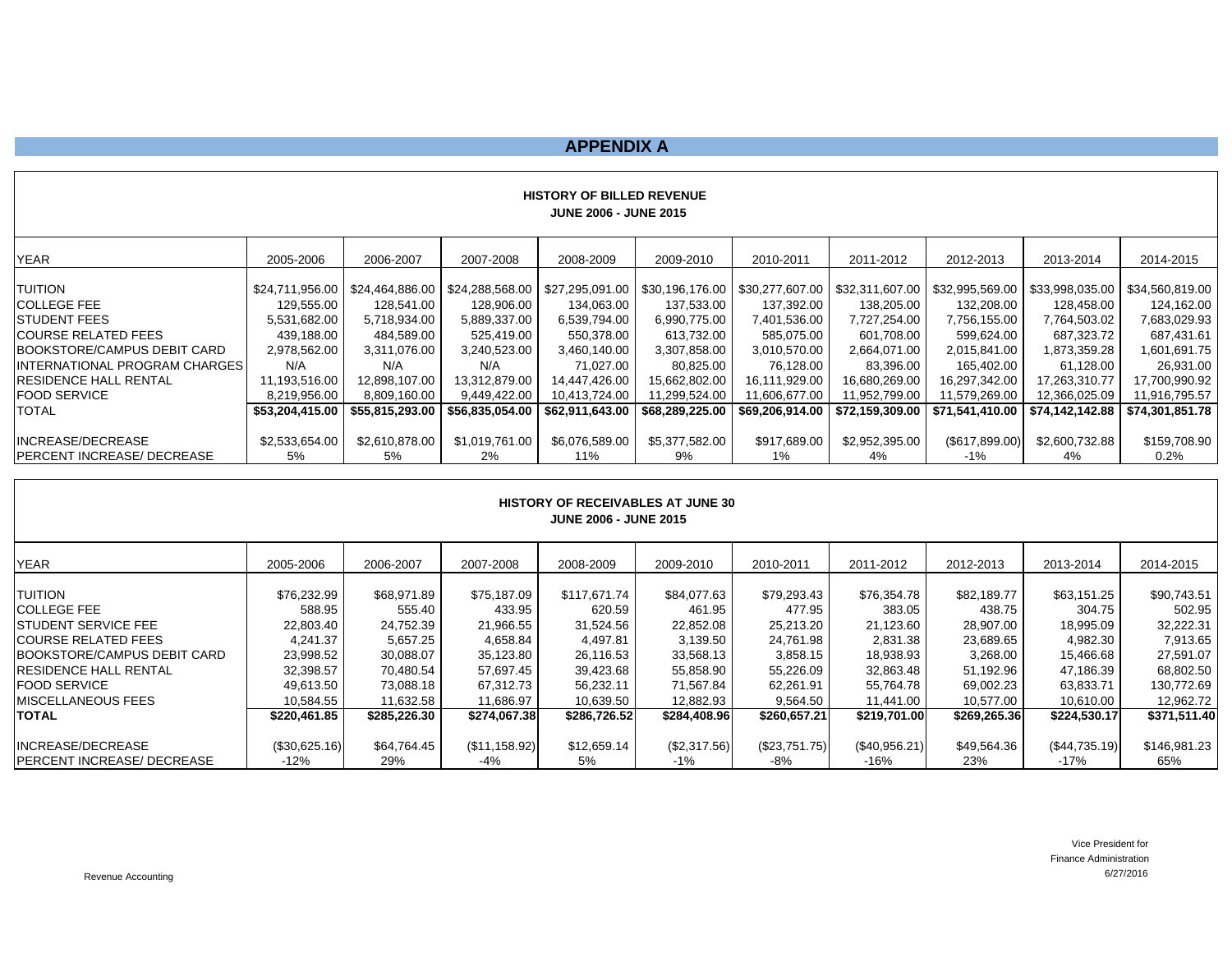#### **APPENDIX B**

|                                       |                 |                 |                                   | <b>HISTORY OF CASH COLLECTIONS</b><br><b>JUNE 2006 - JUNE 2015</b> |                 |                 |                 |                 |                 |                 |
|---------------------------------------|-----------------|-----------------|-----------------------------------|--------------------------------------------------------------------|-----------------|-----------------|-----------------|-----------------|-----------------|-----------------|
| <b>YEAR</b>                           | 2005-2006       | 2006-2007       | 2007-2008                         | 2008-2009                                                          | 2009-2010       | 2010-2011       | 2011-2012       | 2012-2013       | 2013-2014       | 2014-2015       |
| <b>TUITION</b>                        | \$24,697,248.00 | \$24,627,261.00 | \$24,278,848.00                   | \$27,221,441.00                                                    | \$30,198,965.00 | \$30,241,659.00 | \$32,335,756.00 | \$32,971,983.00 | \$33,988,644.00 | \$34,514,138.78 |
| <b>COLLEGE FEE &amp; STUDENT FEES</b> | 6,288,017.00    | 6,495,438.00    | 6,754,994.00                      | 7,273,072.00                                                       | 7,847,451.00    | 8,171,302.00    | 8,528,855.00    | 8,583,974.00    | 8,685,634.00    | 8,592,464.77    |
| BOOKSTORE/CAMPUS DEBIT CARD           | 2,970,809.00    | 3,302,319.00    | 3,228,784.00                      | 3,457,922.00                                                       | 3,292,339.00    | 3,001,487.00    | 2,666,539.00    | 2,003,329.00    | 1,869,449.00    | 1,585,796.97    |
| <b>INTERNATIONAL PROGAM CHARGES</b>   |                 |                 |                                   | 71,027.00                                                          | 91,377.00       | 76,128.00       | 83,060.00       | 165,402.00      | 61,128.00       | 26,931.00       |
| <b>IRESIDENCE HALL RENTAL</b>         | 11,200,110.00   | 12,856,192.00   | 13,306,872.00                     | 14,448,198.00                                                      | 15,621,610.00   | 16,110,721.00   | 16,669,798.00   | 16,311,342.00   | 17,250,844.00   | 17,081,668.61   |
| <b>IFOOD SERVICE</b>                  | 8,201,492.00    | 8,781,226.00    | 9,438,372.00                      | 10,407,336.00                                                      | 11,267,280.00   | 11,588,303.00   | 11,934,676.00   | 11,554,221.00   | 12,341,429.00   | 11,824,522.20   |
| <b>IFR ACCOUNTS</b>                   | 1,551,643.00    | 2,174,756.00    | 2,528,785.00                      | 1,904,207.00                                                       | 1,717,584.00    | 2,272,766.00    | 1,781,134.00    | 2,145,096.00    | 1,847,033.00    | 1,818,595.49    |
| <b>IFINANCIAL AID REFUNDED</b>        | 11.483.730.00   | 11,589,464.00   | 11,216,413.00                     | 12,150,756.00                                                      | 14,028,724.00   | 14,617,082.00   | 14,321,588.00   | 13,719,348.00   | 12,467,215.00   | 12,802,118.38   |
| TOTAL                                 | \$66,393,049.00 |                 | \$69,826,656.00   \$70,753,068.00 | \$76,933,959.00                                                    | \$84,065,330.00 | \$86,079,448.00 | \$88,321,406.00 | \$87,454,695.00 | \$88.511.376.00 | \$88,246,236.20 |
|                                       |                 |                 |                                   |                                                                    |                 |                 |                 |                 |                 |                 |
| <b>IINCREASE/DECREASE</b>             | \$3,996,341.00  | \$3,433,607.00  | \$926,412.00                      | \$6,180,891.00                                                     | \$7,131,371.00  | \$2,014,118.00  | \$2,241,958.00  | (S866, 711.00)  | \$1,056,681.00  | (\$265,139.80)  |
| <b>PERCENT INCREASE/ DECREASE</b>     | 6.4%            | 5.2%            | 1.3%                              | 8.7%                                                               | $9.3\%$         | 2.4%            | 2.6%            | -1.0%           | 1.2%            | $-0.3%$         |

|                                                                                                                                                                   |                                           |                                           |                                           | <b>HISTORY OF SOURCES OF REVENUE</b><br><b>JUNE 2006 - JUNE 2015</b> |                                            |                                            |                                            |                                           |                                           |                                           |
|-------------------------------------------------------------------------------------------------------------------------------------------------------------------|-------------------------------------------|-------------------------------------------|-------------------------------------------|----------------------------------------------------------------------|--------------------------------------------|--------------------------------------------|--------------------------------------------|-------------------------------------------|-------------------------------------------|-------------------------------------------|
| <b>YEAR</b>                                                                                                                                                       | 2005-2006                                 | 2006-2007                                 | 2007-2008                                 | 2008-2009                                                            | 2009-2010                                  | 2010-2011                                  | 2011-2012                                  | 2012-2013                                 | 2013-2014                                 | 2014-2015                                 |
| <b>CASH &amp; CHECKS</b><br><b>CREDIT CARDS</b><br><b>IFEDERAL AID GRANTS</b><br><b>ISTATE AID GRANTS</b><br>LOANS<br><b>SCHOLARSHIPS</b><br><b>MISCELLANEOUS</b> | 23%<br>14%<br>5%<br>9%<br>44%<br>2%<br>3% | 23%<br>15%<br>6%<br>8%<br>43%<br>2%<br>3% | 20%<br>15%<br>7%<br>7%<br>44%<br>3%<br>4% | 19%<br>15%<br>8%<br>8%<br>45%<br>2%<br>3%                            | 17%<br>17%<br>10%<br>7%<br>43%<br>3%<br>3% | 15%<br>18%<br>11%<br>7%<br>45%<br>2%<br>2% | 15%<br>19%<br>10%<br>7%<br>45%<br>2%<br>2% | 16%<br>19%<br>9%<br>7%<br>42%<br>4%<br>3% | 15%<br>20%<br>9%<br>7%<br>41%<br>4%<br>4% | 14%<br>19%<br>9%<br>8%<br>42%<br>5%<br>3% |

|                                       |           |           |           | <b>HISTORY OF USES OF REVENUE</b><br><b>JUNE 2006 - JUNE 2015</b> |           |           |           |           |           |           |
|---------------------------------------|-----------|-----------|-----------|-------------------------------------------------------------------|-----------|-----------|-----------|-----------|-----------|-----------|
| <b>YEAR</b>                           | 2005-2006 | 2006-2007 | 2007-2008 | 2008-2009                                                         | 2009-2010 | 2010-2011 | 2011-2012 | 2012-2013 | 2013-2014 | 2014-2015 |
| <b>TUITION</b>                        | 38%       | 35%       | 34%       | 35%                                                               | 36%       | 35%       | 37%       | 38%       | 38%       | 39%       |
| <b>COLLEGE FEE &amp; STUDENT FEES</b> | 9%        | 9%        | 9%        | 10%                                                               | 9%        | 10%       | 10%       | 10%       | 10%       | 10%       |
| <b>CAMPUS DEBIT ACCOUNT</b>           | 4%        | 5%        | 5%        | 4%                                                                | 4%        | 3%        | 3%        | 2%        | 2%        | 2%        |
| <b>IRESIDENCE HALL RENTAL</b>         | 18%       | 18%       | 19%       | 19%                                                               | 19%       | 19%       | 19%       | 19%       | 20%       | 19%       |
| <b>FOOD SERVICE</b>                   | 12%       | 13%       | 13%       | 14%                                                               | 13%       | 13%       | 14%       | 13%       | 14%       | 13%       |
| <b>IFR ACCOUNTS</b>                   | 2%        | 3%        | 4%        | 2%                                                                | 2%        | 3%        | 2%        | 2%        | 2%        | 2%        |
| <b>FINANCIAL AID REFUNDED</b>         | 17%       | 17%       | 16%       | 16%                                                               | 17%       | 17%       | 15%       | 16%       | 14%       | 15%       |

Revenue Accounting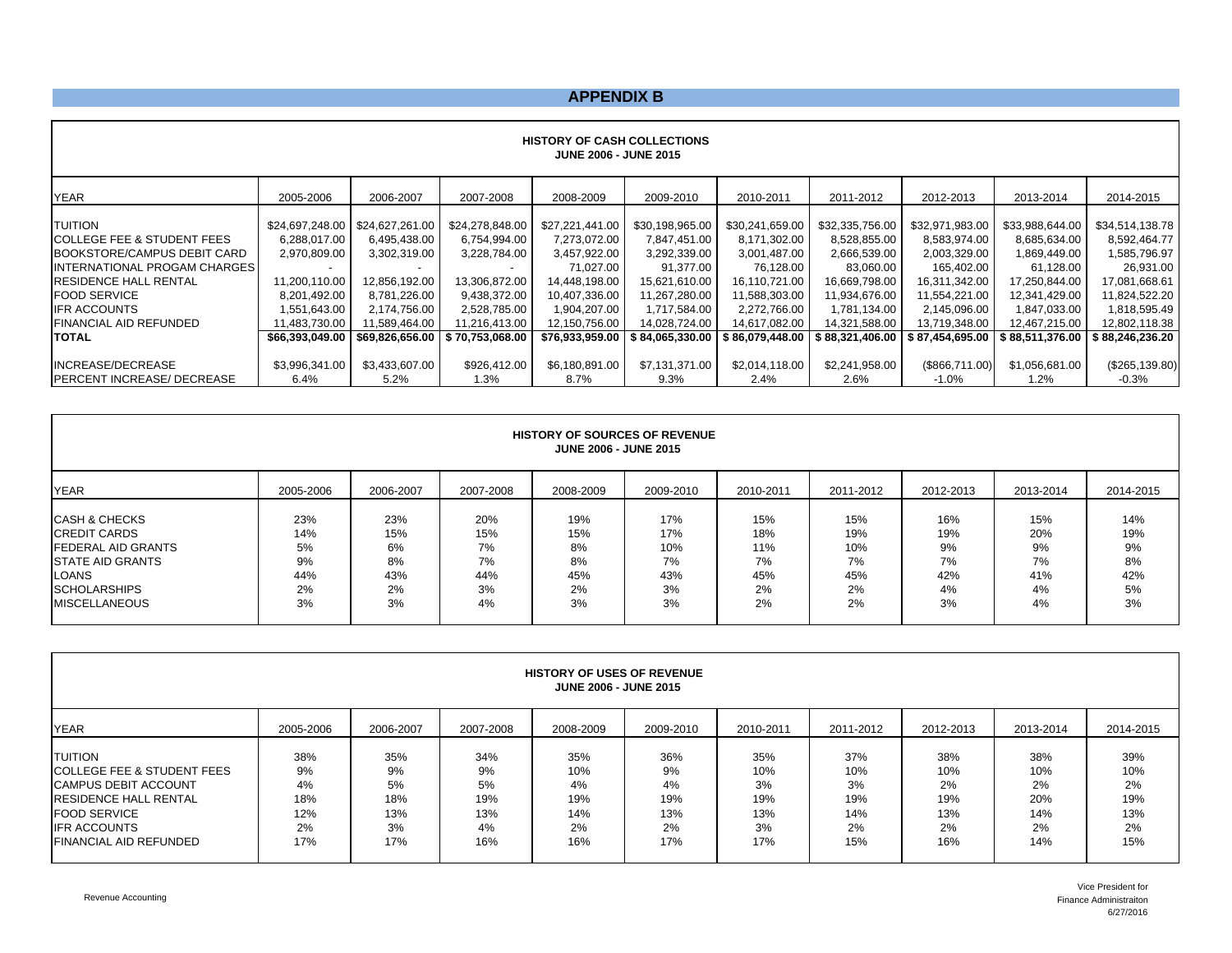#### **APPENDIX C**

|                                                          | <b>HISTORY OF DISBURSEMENTS</b><br><b>JUNE 2006 - JUNE 2015</b> |                        |                        |                        |                        |                        |                        |                        |                       |                       |  |  |  |  |
|----------------------------------------------------------|-----------------------------------------------------------------|------------------------|------------------------|------------------------|------------------------|------------------------|------------------------|------------------------|-----------------------|-----------------------|--|--|--|--|
| <b>YEAR</b>                                              | 2005-2006                                                       | 2006-2007              | 2007-2008              | 2008-2009              | 2009-2010              | 2010-2011              | 2011-2012              | 2012-2013              | 2013-2014             | 2014-2015             |  |  |  |  |
| <b>INUMBER OF CHECKS</b><br><b>IDOLLAR AMOUNT</b>        | 11.089<br>\$24,566,422                                          | 10.822<br>\$25,432,075 | 10.611<br>\$25,398,686 | 10.543<br>\$26,794,616 | 11.682<br>\$29.467.183 | 11.580<br>\$29.296.464 | 11.368<br>\$28.880.634 | 10.067<br>\$27.646.884 | 9.245<br>\$27,951,654 | 8.625<br>\$26,082,414 |  |  |  |  |
| <b>INC/DEC NUMBER OF CHECKS</b>                          | (176)                                                           | (267)                  | (211)                  | (68)                   | 1.139                  | (102)                  | (212)                  | (1,301)                | (822)                 | (620)                 |  |  |  |  |
| DOLLAR INCREASE/DECREASE<br>DOLLAR INC/DEC AS PERCENTAGE | \$802.317<br>3%                                                 | \$865.653<br>4%        | (\$33,389)<br>0%       | \$1,395,930<br>5%      | \$2,672,567<br>10%     | (\$170,719)<br>$-1\%$  | (\$415,830)<br>$-1\%$  | (\$1,233,750)<br>$-4%$ | \$304.770<br>$1\%$    | (\$1,869,240)<br>-7%  |  |  |  |  |

|                                                     |            |            | <b>CASH, CHECK, CREDIT CARD VERSUS FINANCIAL AID, GRANTS, LOANS</b> | <b>HISTORY OF PAYMENTS</b><br><b>JUNE 2006 - JUNE 2015</b> |            |            |            |            |            |            |
|-----------------------------------------------------|------------|------------|---------------------------------------------------------------------|------------------------------------------------------------|------------|------------|------------|------------|------------|------------|
| <b>YEAR</b>                                         | 2005-2006  | 2006-2007  | 2007-2008                                                           | 2008-2009                                                  | 2009-2010  | 2010-2011  | 2011-2012  | 2012-2013  | 2013-2014  | 2014-2015  |
| CASH, CHECK, CREDIT CARD<br>FIN. AID, GRANTS, LOANS | 39%<br>61% | 41%<br>59% | 39%<br>61%                                                          | 37%<br>63%                                                 | 37%<br>63% | 35%<br>65% | 35%<br>65% | 38%<br>62% | 38%<br>62% | 36%<br>64% |

|                                                                            |            |            | <b>FINANCIAL AID AND LOANS PERCENTAGES</b> | <b>HISTORY OF PAYMENTS</b><br><b>JUNE 2006 - JUNE 2015</b> |                |                |                |                |                |                |
|----------------------------------------------------------------------------|------------|------------|--------------------------------------------|------------------------------------------------------------|----------------|----------------|----------------|----------------|----------------|----------------|
| <b>YEAR</b>                                                                | 2005-2006  | 2006-2007  | 2007-2008                                  | 2008-2009                                                  | 2009-2010      | 2010-2011      | 2011-2012      | 2013-2014      | 2013-2014      | 2014-2015      |
| <b>ISTUDENT &amp; PARENT LOANS</b><br><b>IFIN. AID. &amp; SCHOLARSHIPS</b> | 69%<br>31% | 73%<br>27% | 73%<br>27%                                 | 71%<br>29%                                                 | 68.5%<br>31.5% | 68.8%<br>31.2% | 69.6%<br>30.4% | 68.1%<br>31.9% | 66.0%<br>34.0% | 64.7%<br>35.3% |

|                                                                                              |                          |                          |                          | <b>HISTORY OF PAYMENTS</b><br><b>TYPES OF LOAN PERCENTAGES</b><br>JUNE 2006 - JUNE 2015 |                          |                          |                          |                          |                          |                          |
|----------------------------------------------------------------------------------------------|--------------------------|--------------------------|--------------------------|-----------------------------------------------------------------------------------------|--------------------------|--------------------------|--------------------------|--------------------------|--------------------------|--------------------------|
| <b>YEAR</b>                                                                                  | 2005-2006                | 2006-2007                | 2007-2008                | 2008-2009                                                                               | 2009-2010                | 2010-2011                | 2011-2012                | 2012-2013                | 2013-2014                | 2014-2015                |
| ISUBSIDIZED LOANS<br>UNSUBSIDIZED LOANS<br><b>JALTERNATIVE LOANS</b><br><b>PARENTS LOANS</b> | 40%<br>28%<br>21%<br>11% | 38%<br>25%<br>22%<br>11% | 40%<br>26%<br>22%<br>10% | 37%<br>37%<br>16%<br>8%                                                                 | 39%<br>38%<br>12%<br>10% | 40%<br>34%<br>13%<br>11% | 37%<br>35%<br>14%<br>12% | 35%<br>39%<br>13%<br>12% | 34%<br>38%<br>13%<br>12% | 33%<br>37%<br>14%<br>13% |
| <b>IPERKINS LOANS*</b>                                                                       | N/A                      | 4%                       | 2%                       | 2%                                                                                      | 1%                       | 2%                       | 2%                       | 2%                       | 3%                       | 3%                       |

\* PERKINS LOANS were not accounted for separately in the graph or this chart in earlier years.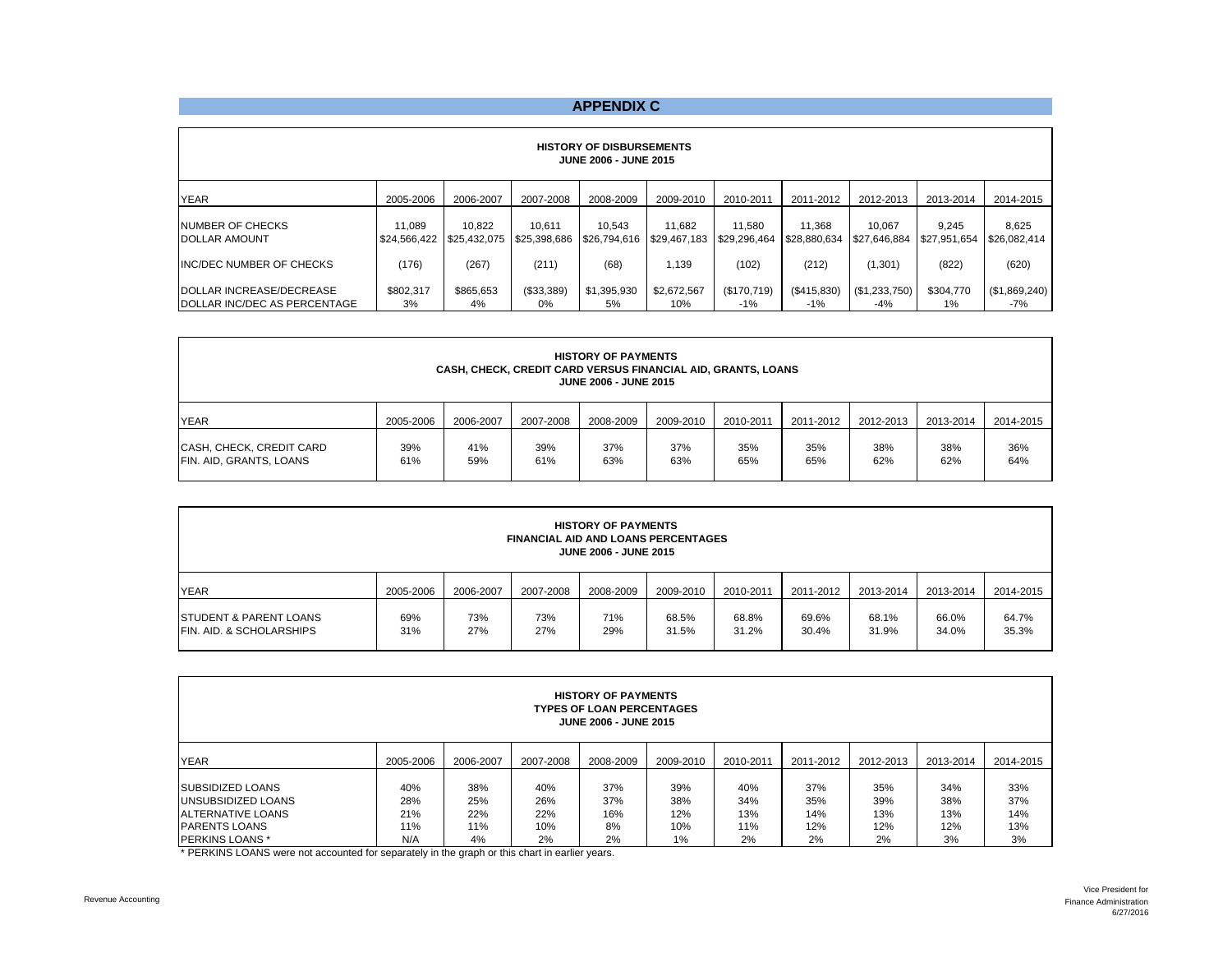#### **APPENDIX D**

|                                                                                                 |                                          |                                          |                                          | HISTORY OF SCHOLARSHIPS BY MAJOR TYPE<br><b>JUNE 2006 - JUNE 2015</b> |                                          |                                          |                                          |                                          |                                                                                                                                                        |                                            |
|-------------------------------------------------------------------------------------------------|------------------------------------------|------------------------------------------|------------------------------------------|-----------------------------------------------------------------------|------------------------------------------|------------------------------------------|------------------------------------------|------------------------------------------|--------------------------------------------------------------------------------------------------------------------------------------------------------|--------------------------------------------|
| <b>YEAR</b>                                                                                     | 2005-2006                                | 2006-2007                                | 2007-2008                                | 2008-2009                                                             | 2009-2010                                | 2011-2012                                | 2011-2012                                | 2012-2013                                | 2013-2014                                                                                                                                              | 2014-2015                                  |
| <b>GOVERNMENT SCHOLARSHIPS</b><br><b>PRIVATE SCHOLARSHIPS</b><br><b>FOUNDATION SCHOLARSHIPS</b> | \$151,086,00<br>612.250.00<br>401.809.00 | \$166,952.00<br>648.858.00<br>443.000.00 | \$222,729.00<br>692.022.00<br>454.729.00 | \$111.531.00<br>685.922.00<br>523.333.00                              | \$161,335,00<br>555.606.00<br>655.072.00 | \$291,294.00<br>662.260.00<br>483.945.00 | \$298,486.00<br>599.043.00<br>624.428.00 | \$344,241.32<br>638.103.67<br>644.061.81 | \$393,932.79<br>1.309.122.09<br>695.489.01                                                                                                             | \$426,871.96<br>1.544.618.78<br>823.875.92 |
| CAMPUS FUNDED SCHOLARSHIPS<br><b>ITOTAL</b>                                                     | 400.468.00                               | 425.400.00                               | 456.824.00                               | 526.020.00                                                            | 767.999.00                               | 741.944.00                               | 815.760.00                               | 867.124.38                               | 1.272.381.00<br>\$1.565.613.00 \$1.684.210.00 \$1.826.304.00 \$1.846.806.00 \$2.140.012.00 \$2.179.443.00 \$2.337.717.00 \$2.493.531.18 \$3.670.924.89 | 1,468,150.00<br>\$4,263,516.66             |
| INCREASE/DECREASE<br><b>PERCENTAGE INCREASE/DECREASE</b>                                        | \$221.175.00<br>16%                      | \$118,597.00<br>8%                       | \$142,094.00<br>8%                       | \$20,502.00<br>1%                                                     | \$293,206.00<br>16%                      | \$39.431.00<br>2%                        | \$158,274,00<br>7%                       | 7%                                       | \$155.814.18 \ \$1.177.393.71<br>47%                                                                                                                   | \$592.591.77<br>16%                        |

|                                                                                                                        |                          |                          |                          | <b>HISTORY OF SCHOLARSHIPS - MAJOR TYPE PERCENTAGES</b><br><b>JUNE 2006 - JUNE 2015</b> |                             |                              |                                  |                                  |                                  |                                  |
|------------------------------------------------------------------------------------------------------------------------|--------------------------|--------------------------|--------------------------|-----------------------------------------------------------------------------------------|-----------------------------|------------------------------|----------------------------------|----------------------------------|----------------------------------|----------------------------------|
| <b>YEAR</b>                                                                                                            | 2005-2006                | 2006-2007                | 2007-2008                | 2008-2009                                                                               | 2009-2010                   | 2010-2011                    | 2011-2012                        | 2012-2013                        | 2013-2014                        | 2014-2015                        |
| <b>GOVERNMENT SCHOLARSHIPS</b><br>PRIVATE SCHOLARSHIPS<br><b>FOUNDATION SCHOLARSHIPS</b><br>CAMPUS FUNDED SCHOLARSHIPS | 10%<br>38%<br>26%<br>26% | 10%<br>39%<br>26%<br>25% | 12%<br>38%<br>25%<br>25% | 6%<br>37%<br>28.4%<br>28.6%                                                             | 7%<br>26%<br>31.0%<br>36.0% | 13%<br>30%<br>22.2%<br>34.0% | 12.8%<br>25.6%<br>26.7%<br>34.9% | 13.8%<br>25.6%<br>25.8%<br>34.8% | 10.7%<br>35.7%<br>18.9%<br>34.7% | 10.1%<br>36.2%<br>19.3%<br>34.4% |

|                                            |              |              |              | <b>HISTORY OF CAMPUS FUNDED SCHOLARSHIPS</b><br>JUNE 2006 - JUNE 2015 |              |               |              |              |                |                |
|--------------------------------------------|--------------|--------------|--------------|-----------------------------------------------------------------------|--------------|---------------|--------------|--------------|----------------|----------------|
| <b>YEAR</b>                                | 2005-2006    | 2006-2007    | 2007-2008    | 2008-2009                                                             | 2009-2010    | 2010-2011     | 2011-2012    | 2012-2013    | 2013-2014      | 2014-2015      |
| <b>FREDONIA ACHIEVEMENT</b>                | \$55,500.00  | \$61,000.00  | \$84,500.00  | \$49,000,00                                                           | \$21,000.00  | \$17,500.00   | N/A          | N/A          | N/A            | N/A            |
| <b>FREDONIA DEAN'S SCHOLAR AWARD</b>       | N/A          | N/A          | N/A          | 72,000.00                                                             | 132,000.00   | 177,500.00    | \$46,000.00  | \$19,500.00  | N/A            | N/A            |
| <b>FREDONIA DEAN'S FRESHMAN SCHOLAR</b>    | N/A          | N/A          | N/A          | N/A                                                                   | N/A          | N/A           | 238,000.00   | 277,000.00   | 354,000.00     | 431,000.00     |
| <b>USA SCHOLARS AWARD</b>                  | 3.000.00     | 2.500.00     | 7.000.00     | 7.500.00                                                              | 2.500.00     | 750.00        | 4,000.00     | 5,000.00     | 8.000.00       | 10,000.00      |
| <b>FREDONIA KEEPER AWARD</b>               | N/A          | N/A          | N/A          | N/A                                                                   | N/A          | 5.000.00      | N/A          | N/A          | N/A            | N/A            |
| <b>FACULTY/STAFF SCHOLARSHIP</b>           | N/A          | N/A          | N/A          | N/A                                                                   | N/A          | 13,750.00     | N/A          | 7,250.00     | N/A            | N/A            |
| <b>FREDONIA AWARD FOR EXCELLENCE</b>       | 70,000.00    | 57,500.00    | 66,250.00    | 73.250.00                                                             | 71.250.00    | 74.000.00     | 70,500.00    | 60,000.00    | 81,000.00      | 112,500.00     |
| <b>ACADEMIC RECRUITMENT SCHOLARSHIP</b>    | 29.500.00    | 45,500.00    | 46,500.00    | 39,000.00                                                             | 36,000,00    | 43,000.00     | 35,000.00    | 26,500.00    | 34,500.00      | 60,500.00      |
| <b>FREDONIA TRANSFER SCHOLAR AWARD</b>     | N/A          | N/A          | 5.000.00     | 9.250.00                                                              | 10.000.00    | 15,000.00     | 27.750.00    | 27.250.00    | 38,000,00      | 17.250.00      |
| <b>STUDENT AFFAIRS AWARD</b>               | N/A          | N/A          | N/A          | N/A                                                                   | N/A          | N/A           | N/A          | 92,706.88    | N/A            | 4,000.00       |
| <b>STUDENT AFFAIRS VETERANS AWARD</b>      | N/A          | N/A          | N/A          | N/A                                                                   | N/A          | N/A           | N/A          | N/A          | N/A            | 2,500.00       |
| ADMISSIONS RECRUITMENT SCHOLARSHIP         | N/A          | N/A          | 12.000.00    | 3.000.00                                                              | 3.000.00     | N/A           | N/A          | N/A          | N/A            | N/A            |
| <b>RESIDENCE LIFE SCHOLAR AWARD</b>        | N/A          | N/A          | N/A          | N/A                                                                   | N/A          | N/A           | N/A          | N/A          | 63.250.00      | 91.500.00      |
| <b>RESIDENCE LIFE TRANSFER AWARD</b>       | N/A          | N/A          | N/A          | N/A                                                                   | N/A          | N/A           | N/A          | N/A          | N/A            | 30,000.00      |
| <b>TALENT INCENTIVE AWARD</b>              | 77.500.00    | 55.000.00    | 15.000.00    | 5,000.00                                                              | N/A          | N/A           | N/A          | N/A          | N/A            | N/A            |
| PRESIDENT'S INTERNATIONAL (ISRA)           | 1,000.00     | 39.000.00    | 49,500.00    | 46,500.00                                                             | 152,500.00   | 117.500.00    | 102.500.00   | 120,000.00   | 52,500.00      | 52,500.00      |
| <b>PRESIDENT'S PA SCHOLAR AWARD</b>        | 10.000.00    | 8,000.00     | 6,000.00     | 6.000.00                                                              | N/A          | N/A           | N/A          | N/A          | N/A            | N/A            |
| <b>PRESIDENT'S OUT-OF-STATE AWARD</b>      | N/A          | 48,000.00    | 72,574.00    | 132,000.00                                                            | 250,000.00   | 200,000.00    | 217,500.00   | 152,500.00   | 225,000.00     | 258,750.00     |
| <b>EGE UNIVERSITY PROGRAM SCHOLARSHIP</b>  | N/A          | N/A          | N/A          | 12,520.00                                                             | N/A          | 13,380.00     | N/A          | N/A          | N/A            | N/A            |
| <b>FREDONIA INCENTIVE ALUMNI AWARD</b>     | 5.000.00     | 7.500.00     | N/A          | N/A                                                                   | N/A          | N/A           | N/A          | N/A          | 5,000.00       | 5,000.00       |
| <b>FREDONIA ACADEMIC EXCELLENCE AWARD</b>  | N/A          | N/A          | N/A          | N/A                                                                   | N/A          | N/A           | N/A          | 12.000.00    | 62.500.00      | 108.500.00     |
| <b>GR2 FRESHMAN AWARD</b>                  | N/A          | N/A          | N/A          | N/A                                                                   | N/A          | N/A           | N/A          | N/A          | 79,000.00      | N/A            |
| ALUMNI AMBASSADOR AWARD                    | N/A          | N/A          | N/A          | N/A                                                                   | N/A          | N/A           | N/A          | N/A          | 27,431.00      | N/A            |
| <b>ACADEMIC INCENTIVE AWARD</b>            | 67.750.00    | 33.000.00    | 20.000.00    | 5.000.00                                                              | N/A          | N/A           | N/A          | N/A          | N/A            | N/A            |
| <b>PRESIDENT'S OHIO SCHOLAR AWARD</b>      | 4,000.00     | 2,000.00     | 2,000.00     | N/A                                                                   | N/A          | N/A           | N/A          | N/A          | N/A            | N/A            |
| <b>PRESIDENT'S INT'L. SCHOLAR AWARD</b>    | 15,000.00    | N/A          | N/A          | N/A                                                                   | N/A          | N/A           | N/A          | N/A          | N/A            | N/A            |
| <b>FREDONIA HONORS AWARD</b>               | 30,000.00    | 28.500.00    | 33,500.00    | 35.500.00                                                             | 49.000.00    | 42.500.00     | 36,000.00    | 34.000.00    | 153.750.00     | 159.750.00     |
| <b>PRESIDENTS SCIENCE/MATH AWARD</b>       | N/A          | N/A          | N/A          | N/A                                                                   | N/A          | N/A           | N/A          | N/A          | 50.000.00      | 92,000.00      |
| <b>ISTATE MINORITY GRADUATE FELLOWSHIP</b> | 22,218.00    | 30,900.00    | 27,500.00    | 20,000.00                                                             | 28,749.00    | 12,564.00     | 27,510.00    | 25,417.50    | 28,450.00      | 23,400.00      |
| NYS EMPIRE DIVERSITY SCHOLARSHIP           | 10,000.00    | 7,000.00     | 9,500.00     | 10,500.00                                                             | 12,000.00    | 9,500.00      | 11,000.00    | 8,000.00     | 10,000.00      | 9,000.00       |
| <b>TOTAL</b>                               | \$400,468.00 | \$425,400.00 | \$456,824.00 | \$526.020.00                                                          | \$767,999.00 | \$741,944.00  | \$815,760.00 | \$867,124.38 | \$1,272,381.00 | \$1,468,150.00 |
| INCREASE/DECREASE                          | \$104,718.00 | \$24,932.00  | \$31,424.00  | \$69,196.00                                                           | \$241,979.00 | (\$26,055.00) | \$73,816.00  | \$51,364.38  | \$405,256.62   | \$195,769.00   |
| <b>PERCENT INCREASE/ DECREASE</b>          | 35%          | 6%           | 7%           | 15%                                                                   | 46%          | $-3%$         | 10%          | 6%           | 47%            | 15%            |

Revenue Accouning

Vice President for Finance Administration6/27/2016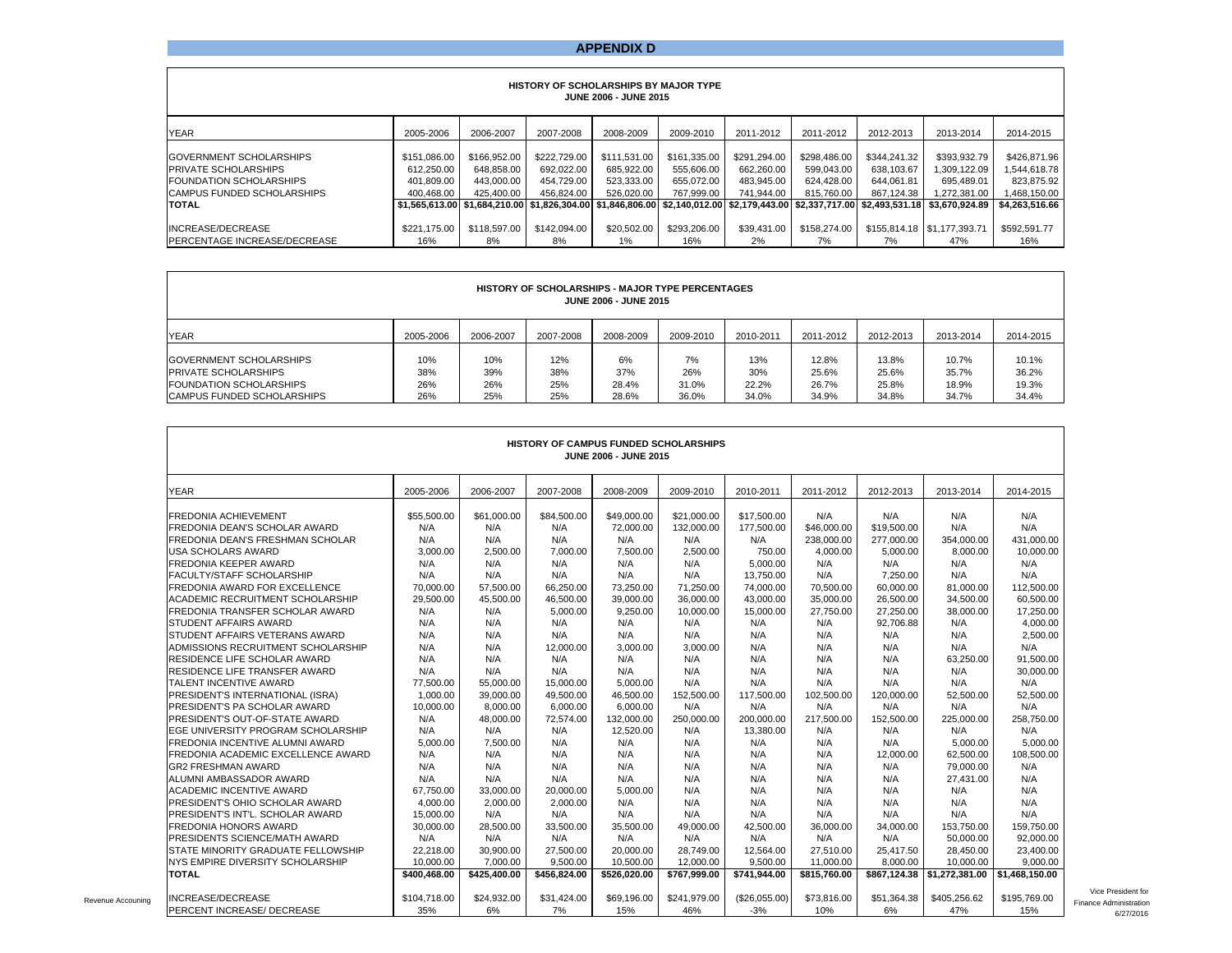#### **APPENDIX E**

|                                                                |                       |                       |                       |                      | <b>HISTORY OF SOURCES OF PAYMENTS</b><br><b>JUNE 2006 - JUNE 2015</b> |                      |                      |                       |                       |                      |
|----------------------------------------------------------------|-----------------------|-----------------------|-----------------------|----------------------|-----------------------------------------------------------------------|----------------------|----------------------|-----------------------|-----------------------|----------------------|
|                                                                |                       |                       |                       |                      |                                                                       |                      |                      |                       |                       |                      |
| Source                                                         | 2005-2006             | 2006-2007             | 2007-2008             | 2008-2009            | 2009-2010                                                             | 2010-2011            | 2011-2012            | 2012-2013             | 2013-2014             | 2014-2015            |
| Web Credit Card                                                | \$2,280,768.36        | \$ 3,162,320.57       | \$ 3,783,646.00       | \$4,718,823.00       | \$9,930,097.00                                                        | \$12,636,038.08      | \$13,451,928.91      | \$13,687,713.91       | \$14,618,191.03       | \$14,380,116.31      |
| <b>Unsubsidized Loans</b>                                      | 7,833,011.59          | 7,702,144.91          | 8,013,853.00          | 12,957,870.00        | 13,770,523.00                                                         | 13,204,573.00        | 13,701,680.00        | 14,195,719.20         | 13,876,461.80         | 13,482,622.00        |
| Subsidized Loans                                               | 10,871,417.61         | 11,427,473.95         | 12,423,990.00         | 12,896,674.00        | 14,201,116.00                                                         | 15,587,865.00        | 14,916,306.00        | 12,930,834.00         | 12,339,382.00         | 12,252,701.00        |
| Pell                                                           | 3,410,572.00          | 3,402,490.00          | 4,014,761.00          | 4,799,966.00         | 6,681,016.00                                                          | 7,597,347.45         | 7,508,282.00         | 7,293,343.50          | 7,574,233.00          | 7,893,620.00         |
| <b>TAP</b>                                                     | 5,763,163.70          | 5,075,905.62          | 5,016,553.00          | 5,636,554.00         | 5,963,803.00                                                          | 5,721,172.36         | 6,178,059.92         | 6,164,322.67          | 6.446.348.19          | 6,826,131.62         |
| Web Check                                                      | 369,629.05            | 557,671.49            | 640,564.00            | 840,511.00           | 3,791,852.00                                                          | 5,380,809.72         | 5,953,720.11         | 6,370,075.02          | 6,291,480.98          | 6,665,534.09         |
| Alternative Loans                                              | 5,917,747.02          | 6,702,350.51          | 6,954,079.00          | 5,573,648.00         | 4,265,544.00                                                          | 4,845,502.90         | 5,384,091.48         | 4,614,325.99          | 4,669,109.69          | 5,250,004.55         |
| Parent Loans                                                   | 3,107,420.37          | 3,374,548.25          | 3,036,755.00          | 2,698,121.00         | 3,466,981.00                                                          | 4,335,897.00         | 4,942,157.00         | 4,342,285.00          | 4,513,354.00          | 4,807,385.00         |
| Check                                                          | 5,769,940.63          | 6,318,225.64          | 4,732,939.00          | 4,150,876.00         | 6,602,547.00                                                          | 6,512,427.52         | 5,648,652.94         | 5,524,293.24          | 5,296,445.41          | 4,364,599.12         |
| <b>College Savings Programs</b>                                | 174,159.52            | 1,402,280.78          | 1,688,604.00          | 1,703,195.00         | 844,990.00                                                            | 944,944.20           | 1,177,724.96         | 1,373,957.72          | 1,529,652.52          | 1,815,713.60         |
| <b>Private Scholarships</b>                                    | 612,250.35            | 648,858.00            | 692,022.00            | 685,922.00           | 555,606.00                                                            | 662,260.00           | 599,043.00           | 638,103.67            | 1,309,122.09          | 1,544,618.78         |
| Fredonia Scholarships                                          | 400,468.00            | 425,400.00            | 456,824.00            | 526,020.00           | 767,999.00                                                            | 741,944.00           | 815,760.00           | 867,124.38            | 1,272,381.00          | 1,468,150.00         |
| Visa                                                           | 2,205,396.65          | 2,577,192.14          | 2,617,554.00          | 2,819,104.00         | 2,265,951.00                                                          | 1,626,018.15         | 1,884,226.81         | 1,896,265.19          | 1,621,236.50          | 1,398,189.32         |
| Perkins                                                        | 1,303,498.00          | 1,203,574.75          | 750,726.00            | 497,612.00           | 546,949.00                                                            | 679,769.25           | 779,348.80           | 733,766.50            | 1,030,214.05          | 967,932.76           |
| <b>Foundation Scholarships</b>                                 | 401,808.75            | 443,000.00            | 454,729.00            | 523,333.00           | 655,072.00                                                            | 483,945.00           | 624,428.00           | 644,061.81            | 695,489.01            | 823,875.92           |
| Mastercard                                                     | 2,038,536.49          | 2,157,685.17          | 2,073,545.00          | 2,100,948.00         | 1,378,420.00                                                          | 1,184,142.30         | 1,009,577.22         | 990,064.37            | 762,296.00            | 740,258.93           |
| Waivers-Res.Hall,Food,Std.Srv.Fee***                           | N/A                   | N/A                   | N/A                   | (547, 801.00)        | 584,801.00                                                            | 605,774.37           | 631,798.76           | 656,455.78            | 662,166.42            | 636,607.06           |
| peerTransfer Payments                                          | N/A                   | N/A                   | N/A                   | N/A                  | N/A                                                                   | N/A                  | N/A                  | 115,513.80            | 310,069.45            | 477,697.50           |
| Government Scholarships                                        | 151.086.14            | 166,952.00            | 222,729.00            | 111,531.00           | 161,335.00                                                            | 291,294.00           | 298,486.00           | 344,241.32            | 393,932.79            | 426,871.96           |
| <b>TEACH Grants*</b>                                           | N/A                   | N/A                   | N/A                   | 619,500.00           | 815,498.00                                                            | 885.297.00           | 845.632.00           | 699,221.00            | 505.322.30            | 399,395.50           |
| Credit Card-Marketplace                                        | N/A                   | N/A                   | N/A                   | N/A                  | 209,062.00                                                            | 278,177.81           | 346,927.02           | 349,662.24            | 468,404.34            | 395,862.40           |
| <b>Graduate Assistant</b>                                      | 191,376.50            | 180,861.80            | 184,092.00            | 199,185.00           | 220,756.00                                                            | 211,145.00           | 203,443.50           | 245,690.00            | 287,229.00            | 309,925.00           |
| Wire transfers into Bank                                       | 70,117.82             | 94,821.92             | 85,469.00             | 363,779.00           | 260,190.00                                                            | 293,190.60           | 926,975.11           | 1,167,713.03          | 830,386.89            | 280,038.88           |
| Cash                                                           | 272,558.83            | 270,370.35            | 359,928.00            | 364,515.00           | 363,479.00                                                            | 371,988.66           | 387,775.33           | 455,452.90            | 305,039.98            | 283,704.31           |
| <b>EOP</b>                                                     | 126,969.35            | 162,974.50            | 177,822.00            | 184,499.00           | 158,629.00                                                            | 150,839.50           | 165,722.23           | 201,700.00            | 139,576.37            | 166,939.18           |
| FSA Advances***                                                | N/A                   | N/A                   | N/A                   | N/A                  | N/A                                                                   | N/A                  | N/A                  | N/A                   | 160.957.24            | 145,230.82           |
| Adm. and Room Deposits-Web**                                   | N/A                   | N/A                   | N/A                   | 57,950.00            | 64,473.00                                                             | 109,155.00           | 134,400.00           | 137,910.00            | 133,020.00            | 144,200.00           |
| <b>SEOG</b>                                                    | 182.984.00            | 145,134.00            | 162,451.00            | 127,162.00           | 148,723.00                                                            | 127,391.00           | 104,235.00           | 123,742.00            | 105,127.00            | 129,109.00           |
| <b>Collection Agency</b>                                       | 87,449.64             | 92,539.38             | 90,863.00             | 109,388.00           | 144,594.00                                                            | 82,767.19            | 109,584.70           | 92,734.12             | 121,624.49            | 98,217.06            |
| Adm. and Room Deposits-Cashiers**                              | N/A                   | 221,305.00            | 234,721.00            | 176,755.00           | 159,090.00                                                            | 127,495.00           | 90,345.00            | 85,410.00             | 85,750.00             | 68,530.00            |
| <b>Attorney General</b>                                        | 18,102.39             | 36,592.99             | 55,395.00             | 39,355.00            | 43,705.00                                                             | 32,931.03            | 42,276.88            | 73,667.50             | 48,949.24             | 62,840.95            |
| <b>SUSTA</b>                                                   | 30,925.00             | 30,900.00             | 30,181.00             | 29,948.00            | 29,612.00                                                             | 31,252.00            | 31,252.00            | 31,252.00             | 31,252.00             | 31,252.00            |
| Check-Marketplace                                              | N/A                   | N/A<br>N/A            | N/A<br>N/A            | N/A                  | 10,780.00                                                             | 13,728.10            | 15,095.27            | 12,068.75<br>9,342.00 | 14,977.36             | 14,334.55            |
| <b>GSEU Fee Reimbursement</b>                                  | N/A                   |                       |                       | N/A                  | N/A                                                                   | N/A                  | N/A                  |                       | N/A                   | 5,075.00             |
| <b>Employee Reimbursement</b><br>Aid for Part-time Study(APTS) | 7,629.46<br>23.267.00 | 2,249.19<br>26,629.00 | 3,144.00<br>14,297.00 | 1,272.00<br>5.543.00 | 6,374.00<br>19,794.00                                                 | 7,242.18<br>5.414.00 | 3,106.05<br>9.500.00 | 5,130.40<br>3.831.00  | 6,794.09<br>12,043.00 | 2,027.25<br>2,000.00 |
| Memo***                                                        | N/A                   | N/A                   | N/A                   | N/A                  | N/A                                                                   | N/A                  | N/A                  | N/A                   | 1,427.36              | 362.65               |
| <b>Adjustments to Payments</b>                                 | 81,813.62             | (699, 079.59)         | (502,098.00)          | (160, 140.00)        | 70,850.00                                                             | (284, 208.62)        | (602, 136.00)        | 377,701.29            | 41,178.95             | (515, 437.87)        |
| <b>Teacher Waiver Certificates</b>                             | 6,750.00              | 3,750.00              | 3,000.00              | 4,500.00             | 500.00                                                                | 5,965.00             | 2,000.00             | N/A                   | 750.00                | N/A                  |
| Check-Lockbox                                                  | 8,822,028.50          | 8,711,931.90          | 8,597,765.00          | 8,678,608.00         | 3,010,821.00                                                          | N/A                  | N/A                  | N/A                   | N/A                   | N/A                  |
| Credit Card-Lockbox                                            | 2,683,330.44          | 2,341,599.59          | 2,183,796.00          | 2,110,342.00         | 542,615.00                                                            | N/A                  | N/A                  | N/A                   | N/A                   | N/A                  |
| Acad. Man. Services(AMS)                                       | 1,168,347.22          | 1,111,893.19          | 1,120,972.00          | 882,688.00           | 827,718.00                                                            | N/A                  | N/A                  | N/A                   | N/A                   | N/A                  |
| <b>HERA Act Grants *</b>                                       | N/A                   | 344,109.00            | 377,397.00            | 446,203.00           | 523,465.00                                                            | 587,953.25           | N/A                  | N/A                   | N/A                   | N/A                  |
| <b>SUTEC Grants</b>                                            | 8,525.00              | N/A                   | N/A                   | N/A                  | N/A                                                                   | N/A                  | N/A                  | N/A                   | N/A                   | N/A                  |
|                                                                |                       |                       |                       |                      |                                                                       |                      |                      |                       |                       |                      |
| <b>TOTAL</b>                                                   | \$66,393,049.00       | \$69,826,656.00       | \$70,753,068.00       | \$76,933,959.00      | \$84,065,330.00                                                       | \$86,079,448.00      | \$88,321,406.00      | \$87,454,695.30       | \$88,511,375.54       | \$88,246,236.20      |
| <b>INCREASE/DECREASE</b>                                       | \$3,996,342.00        | \$3,433,607.00        | \$926,412.00          | \$6,180,891.00       | \$7,131,371.00                                                        | \$2,014,118.00       | \$2,241,958.00       | (\$866,710.70)        | \$1,056,680.24        | (\$265, 139.34)      |
| PERCENTAGE INC./DEC.                                           | 6.4%                  | 5.2%                  | 1.3%                  | 8.7%                 | 9.3%                                                                  | 2.4%                 | 2.6%                 | $-1.0%$               | 1.2%                  | $-0.3%$              |

\*HERA Act Grants were new federal grants in 2006-2007. TEACH Grants are new federal grants in the 2008-2009 year.

\*\*Adm and Room Deposits were not listed separately in earlier years. Deposits via the web began in 2008-2009.

\*\*\*Waivers, FSA Advances & Memo were not listed separately in prior years.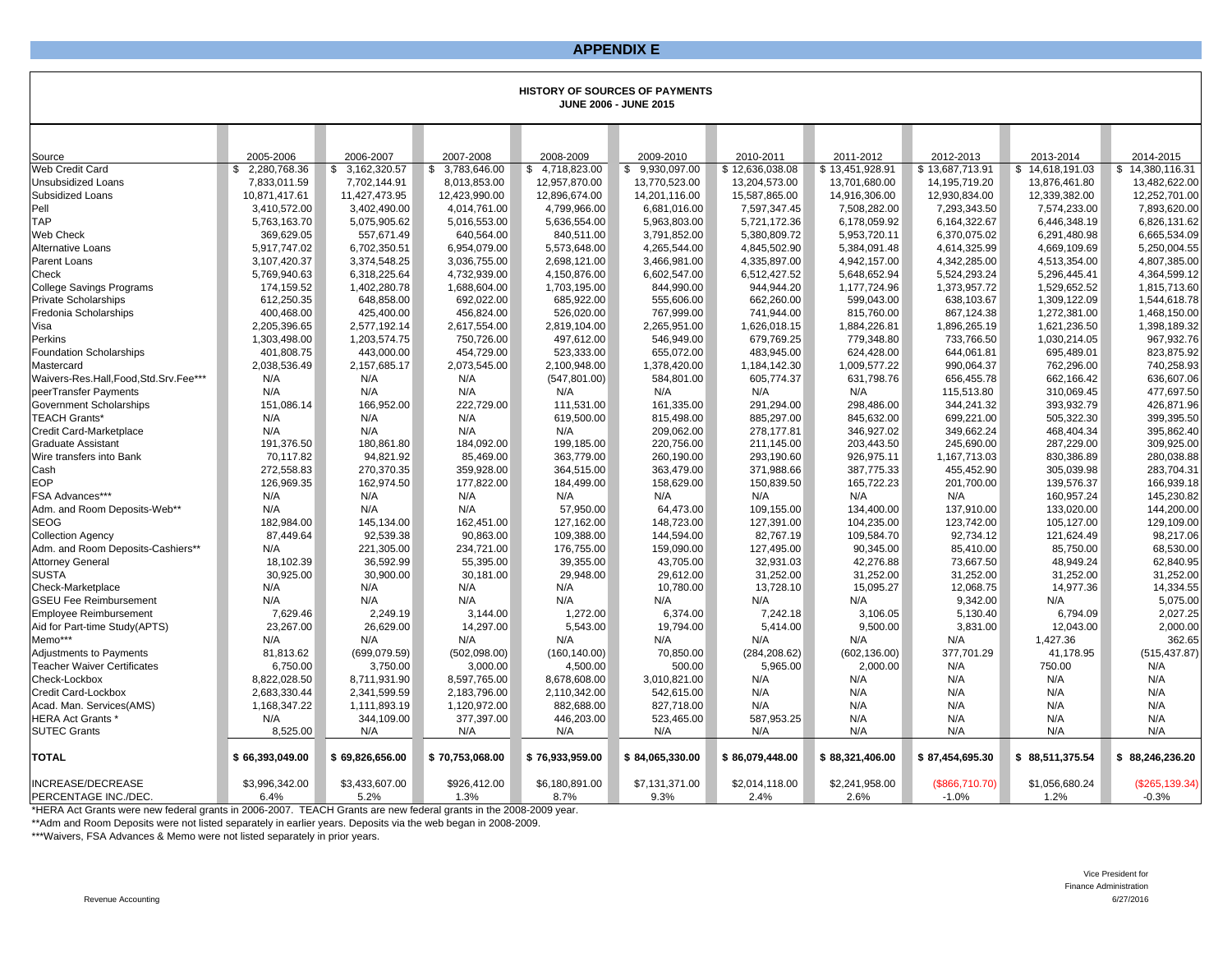#### **APPENDIX F**

#### **HISTORY OF PAYMENTS CASHIERS, LOCKBOX, WEB PAYMENTS JUNE 2006 - JUNE 2015**

| Source                                                                 | 2005-2006                | 2006-2007                | 2007-2008                | 2008-2009                | 2009-2010                       | 2010-2011                     | 2011-2012                     | 2012-2013                     | 2013-2104                     | 2014-2015                     |
|------------------------------------------------------------------------|--------------------------|--------------------------|--------------------------|--------------------------|---------------------------------|-------------------------------|-------------------------------|-------------------------------|-------------------------------|-------------------------------|
| <b>CASHIERS</b><br>LOCKBOX**<br>WEB-STUDENT*<br><b>WEB-MARKETPLACE</b> | 46%<br>44%<br>10%<br>N/A | 47%<br>40%<br>13%<br>N/A | 45%<br>39%<br>16%<br>N/A | 42%<br>38%<br>20%<br>N/A | 43.6%<br>11.4%<br>44.3%<br>0.7% | 38.4%<br>N/A<br>60.6%<br>1.0% | 36.2%<br>N/A<br>62.6%<br>1.2% | 38.4%<br>N/A<br>60.5%<br>1.1% | 35.0%<br>N/A<br>63.5%<br>1.5% | 31.0%<br>N/A<br>67.7%<br>1.3% |

\* 2003-2004 to 2008-2009- this was listed as WEB CHECK & CREDIT CARD

\*\* Lockbox was discontinued in 2009-2010

| <b>HISTORY OF CASH PAYMENTS BY TYPE</b><br>CASH, CHECK, CREDIT CARD, SAVINGS PLANS<br>JUNE 2006 - JUNE 2015                                                                                             |                                                                              |                                                                                |                                                                                |                                                                                     |                                                                                   |                                                                             |                                                                              |                                                                                |                                                                                |                                                                              |  |
|---------------------------------------------------------------------------------------------------------------------------------------------------------------------------------------------------------|------------------------------------------------------------------------------|--------------------------------------------------------------------------------|--------------------------------------------------------------------------------|-------------------------------------------------------------------------------------|-----------------------------------------------------------------------------------|-----------------------------------------------------------------------------|------------------------------------------------------------------------------|--------------------------------------------------------------------------------|--------------------------------------------------------------------------------|------------------------------------------------------------------------------|--|
| Source                                                                                                                                                                                                  | 2005-2006                                                                    | 2006-2007                                                                      | 2007-2008                                                                      | 2008-2009                                                                           | 2009-2010                                                                         | 2010-2011                                                                   | 2011-2012                                                                    | 2012-2013                                                                      | 2013-2104                                                                      | 2014-2015                                                                    |  |
| <b>CHECK &amp; CASH</b><br>CHECK-LOCKBOX<br><b>CHECK</b><br>WEB CHECK-STUDENT & MARKETPLACE<br><b>CASH</b><br>SUB-TOTAL                                                                                 | \$8,822,028.50<br>5,769,940.63<br>369,629.05<br>272.558.83<br>15,234,157.01  | \$8,711,931.90<br>6,318,225.64<br>557.671.49<br>270.370.35<br>15,858,199.38    | \$8,597,765.00<br>4,732,939.00<br>640,564.00<br>359,928.00<br>14,331,196.00    | \$8,678,608.00<br>4,150,876.00<br>840,511.00<br>364,515.00<br>14,034,510.00         | \$3,010,821.00<br>6,602,547.00<br>3,802,632.00<br>363,479.00<br>13,779,479.00     | N/A<br>\$6,512,427.52<br>5,394,537.82<br>371,988.66<br>12,278,954.00        | N/A<br>\$5,648,652.94<br>5,968,815.38<br>387,775.33<br>12,005,243.65         | N/A<br>\$5,524,293.24<br>6,382,143.77<br>455,452.90<br>12,361,889.91           | N/A<br>\$5,296,445.41<br>6,306,458.34<br>305,039.98<br>11,907,943.73           | N/A<br>\$4,364,599.12<br>6,679,868.64<br>283,704.31<br>11,328,172.07         |  |
| <b>CREDIT CARD</b><br><b>CREDIT CARD-LOCKBOX</b><br><b>VISA</b><br><b>MASTERCARD</b><br>WEB CREDIT CARD-STUDENT & MARKETPLACE<br>SUB-TOTAL                                                              | 2,683,330.44<br>2,205,396.65<br>2,038,536.49<br>2,280,768.36<br>9,208,031.94 | 2,341,599.59<br>2.577.192.14<br>2,157,685.17<br>3,162,320.57<br>10,238,797.47  | 2,183,796.00<br>2.617.554.00<br>2,073,545.00<br>3,783,646.00<br>10,658,541.00  | 2,110,342.00<br>2.819.104.00<br>2,100,948.00<br>4,718,823.00<br>11,749,217.00       | 542,615.00<br>2.265.951.00<br>1,378,420.00<br>10,139,159.00<br>14,326,145.00      | N/A<br>1.626.018.15<br>1.184.142.30<br>12,914,215.89<br>15,724,376.34       | N/A<br>1,884,226.81<br>1,009,577.22<br>13,798,855.93<br>16,692,659.96        | N/A<br>1.896.265.19<br>990.064.37<br>14,037,376.15<br>16,923,705.71            | N/A<br>1,621,236.50<br>762.296.00<br>15,086,595.37<br>17,470,127.87            | N/A<br>1,398,189.32<br>740,258.93<br>14,775,978.71<br>16,914,426.96          |  |
| OTHER PAYMENT METHODS<br>ADM. AND ROOM DEPOSITS-CASHIERS *<br>ADM. AND ROOM DEPOSITS-WEB *<br>AMS - PAYMENT PLAN<br><b>COLLEGE SAVINGS PLAN</b><br>WIRE TRANSFERS & PEER TRANS-INTL. STDS.<br>SUB-TOTAL | N/A<br>N/A<br>1,168,347.22<br>174,159.52<br>70.117.82<br>,412,624.56         | 221,305.00<br>N/A<br>1,111,893.19<br>1.402.280.78<br>94,821.92<br>2,830,300.89 | 234.721.00<br>N/A<br>1,120,972.00<br>1.688.604.00<br>85,469.00<br>3,129,766.00 | 176,755.00<br>57,950.00<br>882,688.00<br>1,703,195.00<br>363,779.00<br>3.184.367.00 | 159,090.00<br>70,850.00<br>827.718.00<br>844.990.00<br>260,190.00<br>2,162,838.00 | 127,495.00<br>109,155.00<br>N/A<br>944,944.20<br>293,190.60<br>1.474.784.80 | 90,345.00<br>134,400.00<br>N/A<br>1,177,724.96<br>926,975.11<br>2,329,445.07 | 85,410.00<br>137,910.00<br>N/A<br>1,373,957.72<br>1,283,226.83<br>2,880,504.55 | 85,750.00<br>133,020.00<br>N/A<br>1,529,652.52<br>1,140,456.34<br>2,888,878.86 | 68,530.00<br>144,200.00<br>N/A<br>1,815,713.60<br>757,736.38<br>2,786,179.98 |  |
| <b>TOTAL</b><br><b>INCREASE/DECREASE</b><br>PERCENTAGE INC/DEC                                                                                                                                          | \$25,854,813.51<br>\$1,328,377.15<br>5.4%                                    | \$28,927,297.74<br>\$3,072,484.23<br>11.9%                                     | \$28,119,503.00<br>(\$807,794.74)<br>$-2.8%$                                   | \$28,968,094.00<br>\$848,591.00<br>3.0%                                             | \$30,268,462.00<br>\$1,300,368.00<br>4.5%                                         | \$29,478,115.14<br>(\$790,346.86)<br>$-2.6%$                                | \$31,027,348.68<br>\$1,549,233.54<br>5.3%                                    | \$32,166,100.17<br>\$1,138,751.49<br>3.7%                                      | \$32,266,950.46<br>\$100,850.29<br>0.3%                                        | \$31,028,779.01<br>(\$1,238,171.45)<br>$-3.8%$                               |  |

\*ADMISSION AND ROOM DEPOSITS were not listed separately in earlier years. Web deposits began in 2008-2009.

| <b>HISTORY OF PAYMENTS</b><br><b>PAYMENTS ON DELINQUENT ACCOUNTS TRANSFERRED FOR COLLECTIONS</b><br>JUNE 2006 - JUNE 2015 |              |              |              |              |              |              |              |              |              |              |
|---------------------------------------------------------------------------------------------------------------------------|--------------|--------------|--------------|--------------|--------------|--------------|--------------|--------------|--------------|--------------|
| Source                                                                                                                    | 2005-2006    | 2006-2007    | 2007-2008    | 2008-2009    | 2009-2010    | 2010-2011    | 2011-2012    | 2012-2013    | 2013-2104    | 2014-2015    |
| <b>COLLECTION AGENCY</b>                                                                                                  | \$87,449.64  | \$92,539.38  | \$90,863.00  | \$109,388.00 | \$144,594.00 | \$82,767.19  | \$109,584.70 | \$92.734.12  | \$121,624.49 | \$98,217.06  |
| <b>ATTORNEY GENERAL</b>                                                                                                   | 18.102.39    | 36,592.99    | 55,395.00    | 39,355.00    | 43,705.00    | 32.931.03    | 42.276.88    | 73.667.50    | 48.949.24    | 62,840.95    |
| <b>TOTAL</b>                                                                                                              | \$105,552.03 | \$129.132.37 | \$146,258,00 | \$148.743.00 | \$188,299.00 | \$115,698,22 | \$151.861.58 | \$166,401.62 | \$170,573,73 | \$161,058.01 |
| INCREASE/DECREASE                                                                                                         | (S7, 586.14) | \$23,580.34  | \$17,125.63  | \$2.485.00   | \$39,556.00  | (S72.600.78) | \$36,163,36  | \$14,540.04  | \$4,172.11   | (\$9,515.72) |
| <b>PERCENTAGE INC/DEC</b>                                                                                                 | $-7%$        | 22%          | 13%          | 2%           | 27%          | -39%         | 31%          | 10%          | 3%           | $-6%$        |